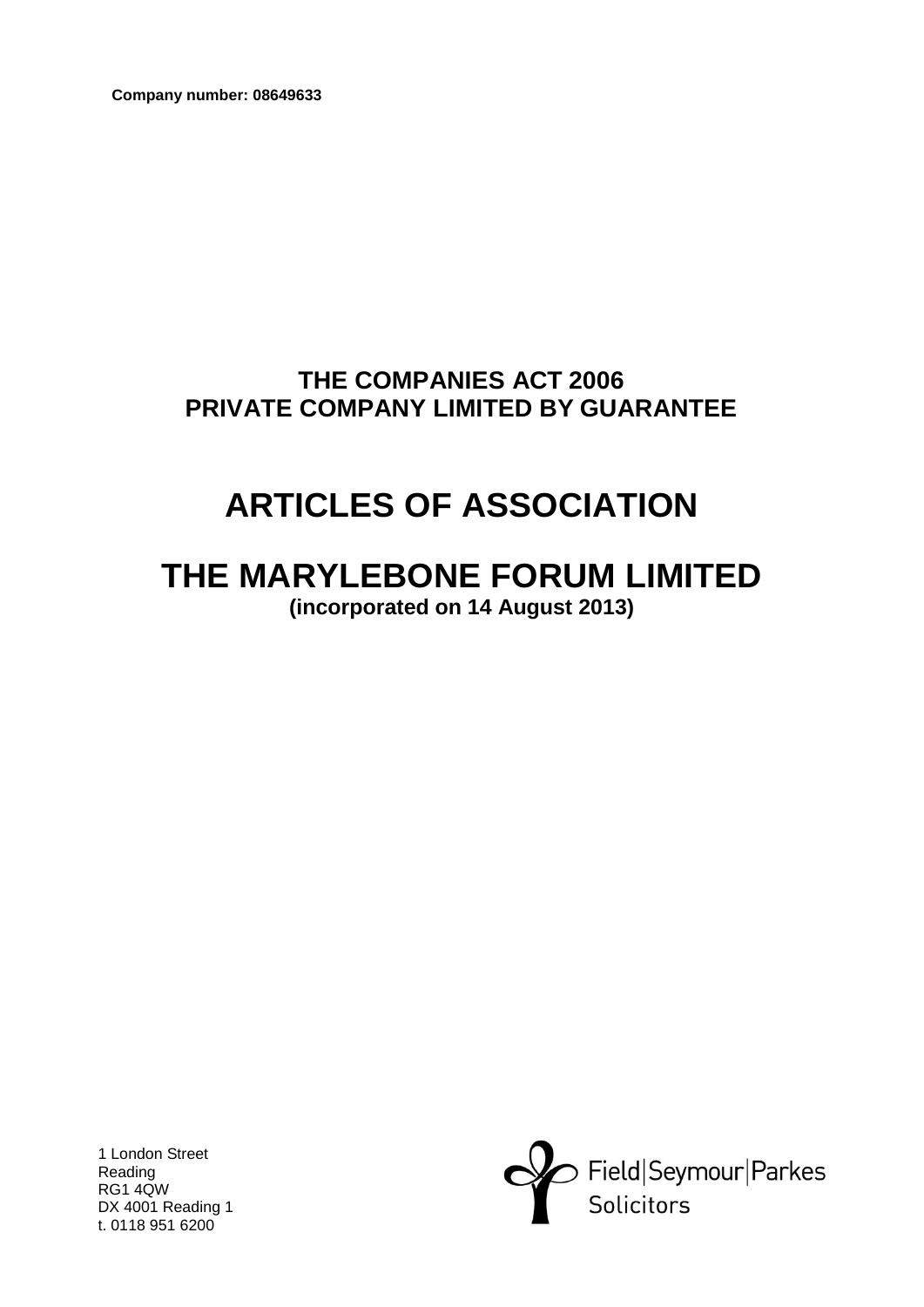# **INDEX**

| <b>Clause</b> | <b>Heading</b>                                         | Page No.        |
|---------------|--------------------------------------------------------|-----------------|
| 1             | Interpretation                                         | 3               |
| 2             | the Marylebone Area                                    | 5               |
| 3             | <b>Liability of Members</b>                            | 5               |
| 4             | Objects                                                | 6               |
| 5             | Objectives                                             | 6               |
| 6             | Powers                                                 | $\overline{7}$  |
| 7             | Membership                                             | 8               |
| 8             | Forum Committee                                        | 9               |
| 9             | Meetings of the Forum Committee                        | 10              |
| 10            | Voting at General Meetings                             | 12 <sup>2</sup> |
| 11            | <b>Officers</b>                                        | 14              |
| 12            | Delegation by the Committee - Sub Groups and Directors | 14              |
| 13            | <b>Directors</b>                                       | 15              |
| 14            | Subscriptions and Funding                              | 19              |
| 15            | Expenses of Administration and Applications of Funds   | 19              |
| 16            | Administrative Arrangements                            | 20              |

| Appendix | Heading               | Page No. |
|----------|-----------------------|----------|
|          | The Marylebone Area   | 22       |
| 2        | Initial Forum Members | 23       |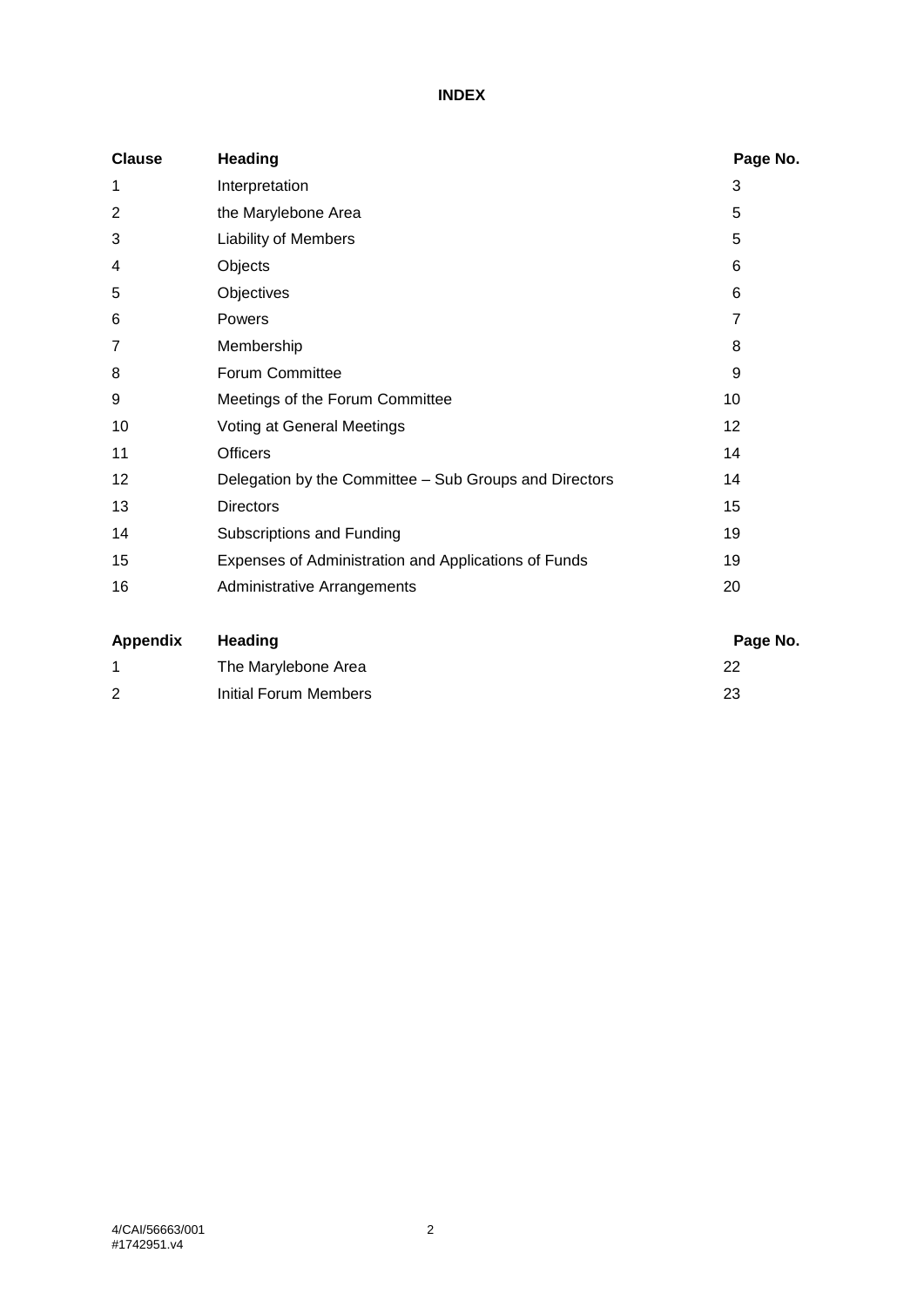## <span id="page-2-0"></span>**1 INTERPRETATION**

| 1.1 |  |  | In these Articles, unless the context otherwise requires: |
|-----|--|--|-----------------------------------------------------------|
|-----|--|--|-----------------------------------------------------------|

| "Act"                     | the Companies Act 2006;                                                                                                                                                                                                                                                                               |
|---------------------------|-------------------------------------------------------------------------------------------------------------------------------------------------------------------------------------------------------------------------------------------------------------------------------------------------------|
| "Annual General Meeting"  | the annual general meeting of the Forum Members;                                                                                                                                                                                                                                                      |
| "Articles"                | the Forum's articles of association for the time being in<br>force;                                                                                                                                                                                                                                   |
| "bankruptcy"              | includes individual insolvency proceedings in a<br>jurisdiction other than England and Wales or Northern<br>Ireland which have an effect similar to that of<br>bankruptcy;                                                                                                                            |
| "Business Day"            | any day (other than a Saturday, Sunday or public<br>holiday in the United Kingdom) on which clearing banks<br>in the City of London are generally open for business;                                                                                                                                  |
| "Calendar Year"           | 1 January to the following 31 December;                                                                                                                                                                                                                                                               |
| "Committee"               | the Forum committee of eligible members as detailed in<br>Article 8:                                                                                                                                                                                                                                  |
| "Committee Meeting"       | a meeting of the Committee including any meetings<br>held under Article 9;                                                                                                                                                                                                                            |
| "Committee Member"        | a Forum Member who is entitled to sit on the Forum<br>Committee under the provisions of Article 8;                                                                                                                                                                                                    |
| "Conflict"                | a situation in which a Forum Director has or can have, a<br>direct or indirect interest that conflicts or possibly may<br>conflict, with the interests of the Forum;                                                                                                                                  |
| "Conservation"            | means the process of managing change to a building or<br>place that sustains its heritage value;                                                                                                                                                                                                      |
| "Co-ordinating Committee" | means the committee formed by the Forum Directors;                                                                                                                                                                                                                                                    |
| "Designation"             | the obtaining of Neighbourhood Forum Status;                                                                                                                                                                                                                                                          |
| "document"                | includes, unless otherwise specified, any document<br>sent or supplied in electronic form;                                                                                                                                                                                                            |
| "electronic form"         | has the meaning given in section 1168 of the Act;                                                                                                                                                                                                                                                     |
| "Eligible Director"       | a Forum Director who would be entitled to vote on the<br>matter at a meeting of the Co-ordinating Committee (but<br>excluding in relation to the authorisation of a Conflict<br>pursuant to Article 13.6, any Forum Director whose vote<br>is not to be counted in respect of the particular matter); |
| "Ex Offico"               | means a Committee Member not appointed or elected<br>by the Forum Members to be a Committee Member but<br>appointed as such by virtue of his/her capacity as a<br>Ward Councillor;                                                                                                                    |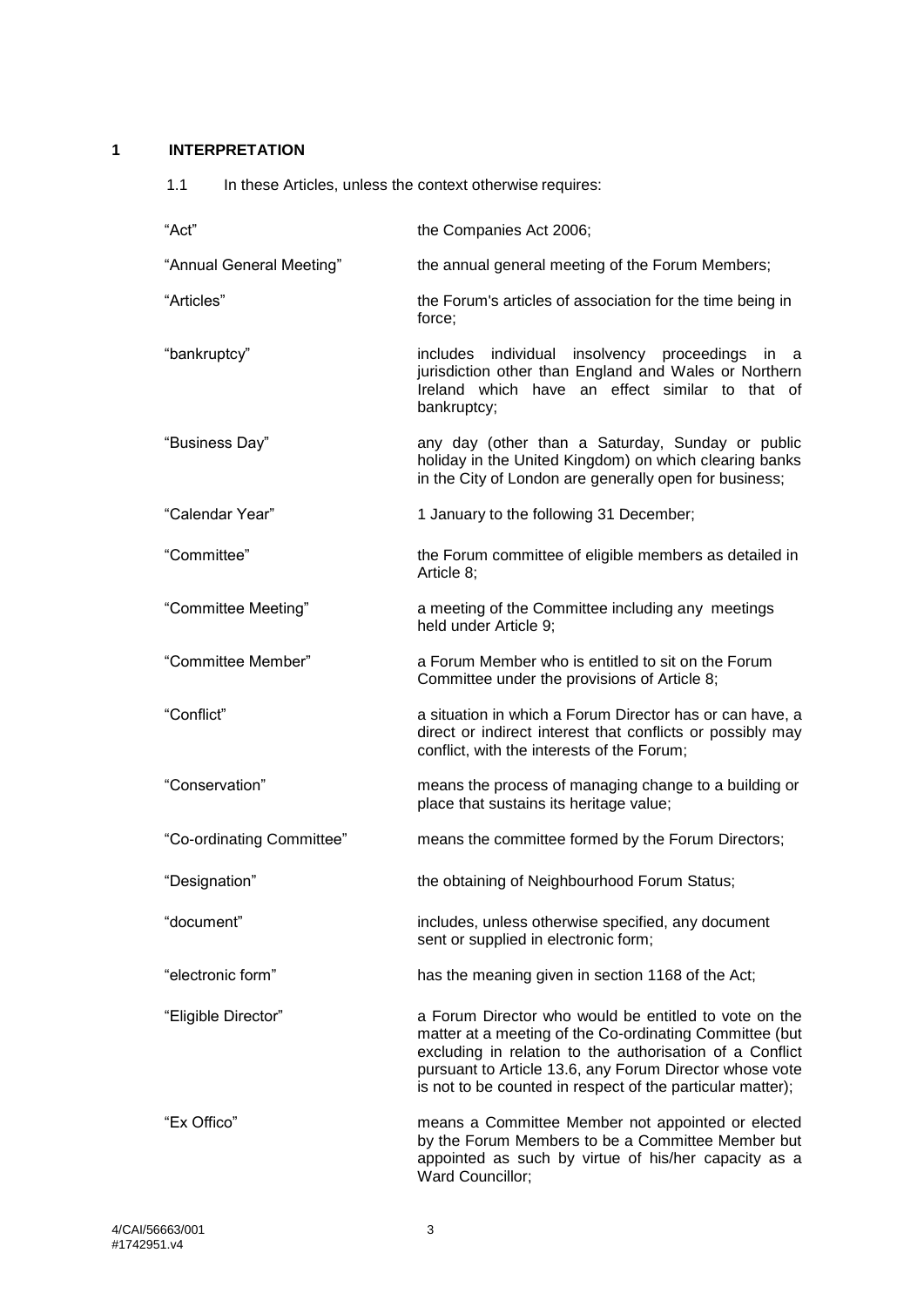| "Forum"                               | The Marylebone Forum Limited;                                                                                                                                                                                                                                                                                                                                    |
|---------------------------------------|------------------------------------------------------------------------------------------------------------------------------------------------------------------------------------------------------------------------------------------------------------------------------------------------------------------------------------------------------------------|
| "Forum Director"                      | means a director of the Forum appointed by the<br>Committee, and includes any person occupying the<br>position of director, by whatever name called;                                                                                                                                                                                                             |
| "Forum Member"                        | a member of the Forum;                                                                                                                                                                                                                                                                                                                                           |
| "Full Forum Meeting"                  | means a meeting of all those present at a meeting to<br>which all Forum Members have been invited;                                                                                                                                                                                                                                                               |
| "Initial Forum Members"               | means those persons listed in Appendix Two;                                                                                                                                                                                                                                                                                                                      |
| "Marylebone Area"                     | the area known as Marylebone which has<br>been<br>designated a business area by Westminster<br>City<br>Council and is more specifically shown on the plan<br>attached to these Articles at Appendix One and the line<br>marking the boundaries to the area shall be deemed to<br>be located in the centre of those roads unless otherwise<br>marked on the plan; |
| "Meeting Chairman"                    | the chair of a particular meeting of the Forum Members<br>in accordance with (being the chairperson or, in his<br>absence the secretary);                                                                                                                                                                                                                        |
| "Neighbourhood<br>Development Order"  | has the meaning given in section 61E(2) of the TCPA;                                                                                                                                                                                                                                                                                                             |
| "Neighbourhood<br>Development Plan"   | has the meaning given in section 38A(2) of the<br>Planning and Compulsory Purchase Act 2004;                                                                                                                                                                                                                                                                     |
| "Neighbourhood Forum"                 | means an organisation or body designated by a local<br>planning authority as a neighbourhood forum under<br>section 61F of the TCPA;                                                                                                                                                                                                                             |
| "Neighbourhood Forum<br>Status"       | means designation of the Forum as a Neighbourhood<br>Forum;                                                                                                                                                                                                                                                                                                      |
| "ordinary resolution"                 | has the meaning given in section 282 of the Act;                                                                                                                                                                                                                                                                                                                 |
| "Recognised Amenity<br>Society"       | means an amenity society either officially recognised by<br>Westminster City Council or an amenity society that by<br>virtue of its role within its area of influence is popularly<br>recognised as the representative amenity society for<br>the area, in case of doubt to be decided the Committee;                                                            |
| "Recognised Business<br>Organisation" | means an organisation recognised by Westminster City<br>Council as representing or promoting the interests of<br>local business within the area in case of doubt to be<br>decided the Committee;                                                                                                                                                                 |
| "special resolution"                  | has the meaning given in section 283 of the Act;                                                                                                                                                                                                                                                                                                                 |
| "Sub-Group"                           | as defined in Article 12.1;                                                                                                                                                                                                                                                                                                                                      |
| "subsidiary"                          | has the meaning given in section 1159 of the Act;                                                                                                                                                                                                                                                                                                                |
| "TCPA"                                | means the Town and Country Planning Act 1990<br>(including any statutory modification or re-enactment<br>thereof);                                                                                                                                                                                                                                               |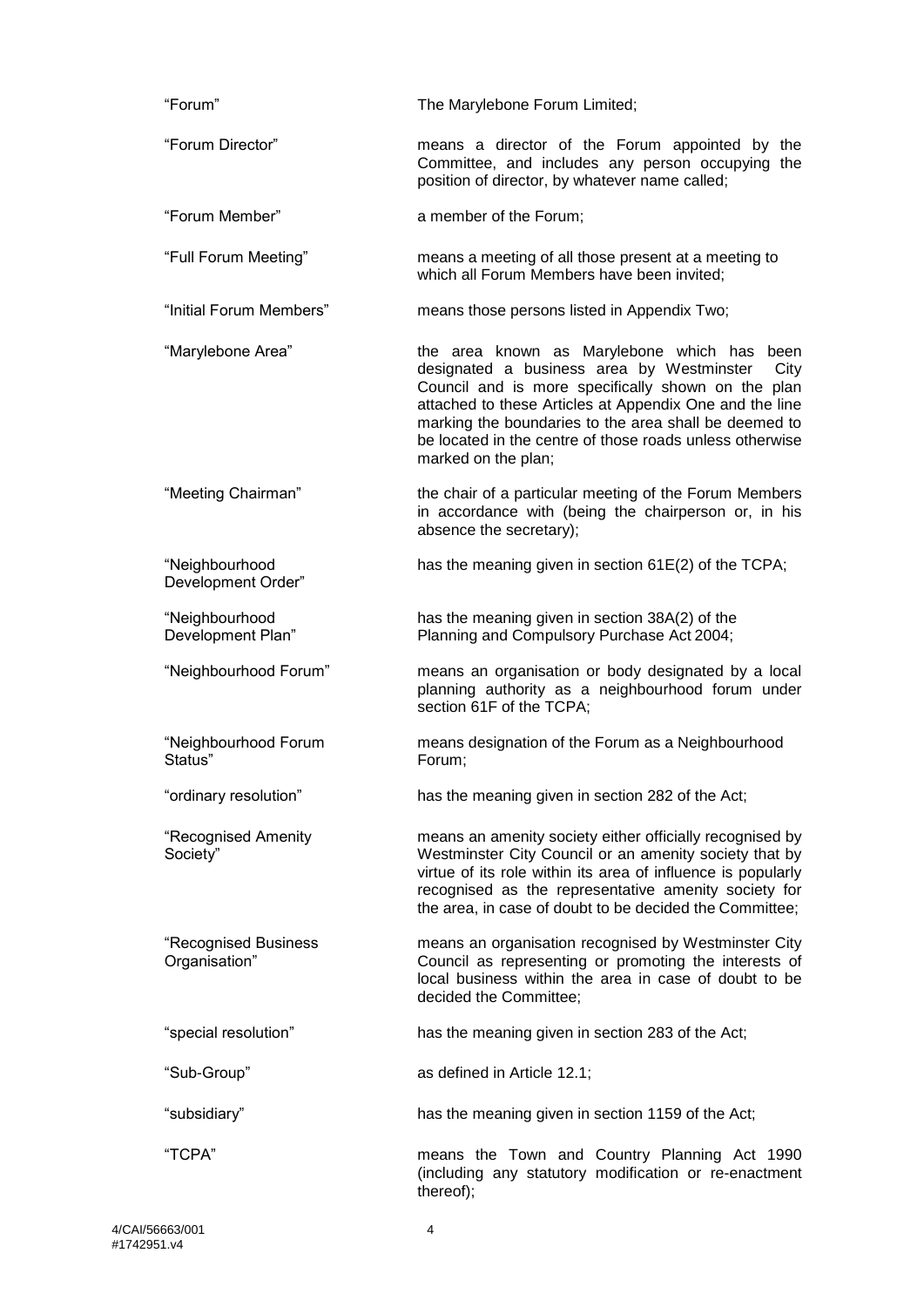| "Ward Councillors" | means elected members of Westminster City Council<br>serving any of the following wards: Marylebone High<br>Street Ward; Bryanston and Dorset Square Ward; West<br>End Ward; and Regents Park Ward. |
|--------------------|-----------------------------------------------------------------------------------------------------------------------------------------------------------------------------------------------------|
|                    |                                                                                                                                                                                                     |

- "writing" means the representation or reproduction of words, symbols or other information in a visible form by any method or combination of methods, whether sent or supplied in electronic form or otherwise.
- 1.2 Unless the context otherwise requires, other words or expressions contained in these Articles bear the same meaning as in the Act as in force on the date when these Articles become binding on the Forum.
- 1.3 Headings in these Articles are used for convenience only and shall not affect the construction or interpretation of these Articles.
- 1.4 A reference in these Articles to an "Article" is a reference to the relevant article of these Articles unless expressly provided otherwise.
- 1.5 Unless expressly provided otherwise, a reference to a statute, statutory provision or subordinate legislation is a reference to it as it is in force from time to time, taking account of:
	- 1.5.1 any subordinate legislation from time to time made under it; and
	- 1.5.2 any amendment or re-enactment and includes any statute, statutory provision or subordinate legislation which it amends or re-enacts.
- 1.6 Any phrase introduced by the terms "including", "include", "in particular" or any similar expression shall be construed as illustrative and shall not limit the sense of the words preceding those terms.
- 1.7 The model articles for private companies limited by guarantee contained in Schedule 2 of the Companies (Model Articles) Regulations 2008 (SI 2008/3229) shall not apply to the Forum.

#### <span id="page-4-0"></span>**2 THE MARYLEBONE AREA**

- 2.1 The Marylebone Area covers the area boundaries in whole or in part of two existing amenity societies: the Marylebone Association and the St Marylebone Society both of whom have agreed to join a Forum serving the Area. For the avoidance of doubt the above named organisations will continue to operate in the same manner as at present and maintain their independence from each other and the Forum.
- 2.2 If for any reason there is at any time in the future an alteration to the Marylebone Area boundaries so as to exclude part or all of any of the above amenity societies' boundaries the Forum shall be at liberty to change the balance of Committee Members detailed under Clause [8.3](#page-8-1) to reflect this.

#### <span id="page-4-1"></span>**3 LIABILITY OF MEMBERS**

- 3.1 The liability of each Forum Member is limited to  $£1$ , being the amount that each Forum Member undertakes to contribute to the assets of the Forum in the event of its being wound up while he is a Forum Member or within one year after he ceases to be a Forum Member, for:
	- 3.1.1 payment of the Forum's debts and liabilities contracted before he ceases to be a Forum Member;
	- 3.1.2 payment of the costs, charges and expenses of the winding up; and
	- 3.1.3 adjustment of the rights of the contributories among themselves.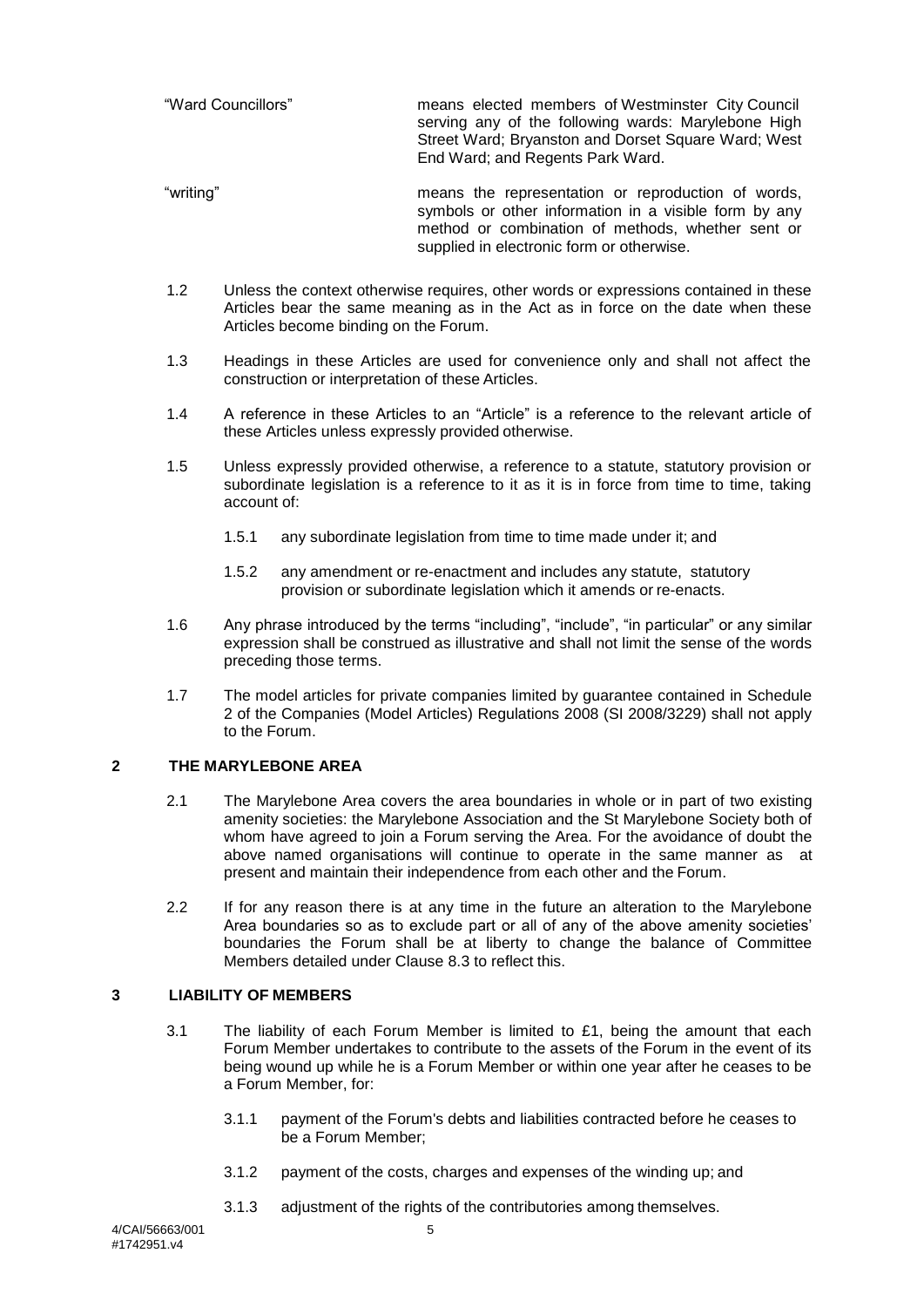#### <span id="page-5-0"></span>**4 OBJECTS**

- 4.1 Under the TCPA the Government has provided an opportunity for those who live, work or carry on business locally to define an area and to establish an organisation or body called a neighbourhood forum for the full benefit, engagement and the future development of the community across all sections of the defined area.
- 4.2 The objects of the Forum shall be unlimited, but the Forum is primarily established for the public benefit for the following purposes:
	- 4.2.1 to promote or improve the social, economic and environmental wellbeing of the Marylebone Area by placing great value on the physical, social and economic character of the Marylebone Area and the amenities within it and applying the highest standards of architecture, planning, Conservation, urban design and city management for the benefit of the Marylebone Area; and
	- 4.2.2 to develop a Neighbourhood Plan that is appropriate having regard to national policy; contributes to the achievement of sustainable development; and is in general conformity with the strategic policies in the development plan for the Marylebone Area.

#### <span id="page-5-1"></span>**5 OBJECTIVES**

- 5.1 The Forum reserves the right to undertake any activities permitted by the relevant neighbourhood planning provisions of the Localism Act 2011 and exercise any powers which attach to the Forum as a designated forum. This could include producing a neighbourhood plan, a neighbourhood development order, community right to build order or identifying assets of community value and any subsequent powers or responsibilities that are given to it whilst in operation.
- 5.2 The Forum may choose to comment on any plans and proposals in relation to the area to enhance it such as transport and health plans, individual planning applications and other proposals which are likely to have a significant impact on the area. It may also exercise its role in relation to the use of community infrastructure levy (CIL) funds and may produce a schedule of locally desirable community infrastructure projects.
- 5.3 The Forum aspires to use the Neighbourhood Forum processes to improve the functioning of the Marylebone Area by consulting widely on, amongst other things, ways to: protect, preserve and enhance its unique character; make the area more sustainable; have a well planned and maintained public realm which responds well to the high volumes of workers and visitors to Marylebone and the needs of local people; support efforts to reduce crime and disorder and prevent public nuisance; enhance its economic performance for local businesses and suitability for local institutions; improve quality of life for residents; and support measures which improve air quality and reduce noise nuisance.
- 5.4 The Forum aims to produce a Neighbourhood Plan, following consultation with local people and organisations and consideration of the issues raised though the consultation process, that is relevant, realistic and evidence-based, to address local issues effectively.
- 5.5 The Forum will seek at all times to act on the basis of equality between and respect for all persons regardless of gender, age, race (including ethnicity and nationality) sexual orientation, religion or belief, disability and socio-economic status.
- 5.6 The Forum is a non-political organisation to benefit residents, workers, businesses and institutions and will seek to consult with Westminster City Council, statutory bodies and other appropriate organisations/bodies on issues of local concern, including improvements to the Marylebone Area and its environment, appearance and/or amenities.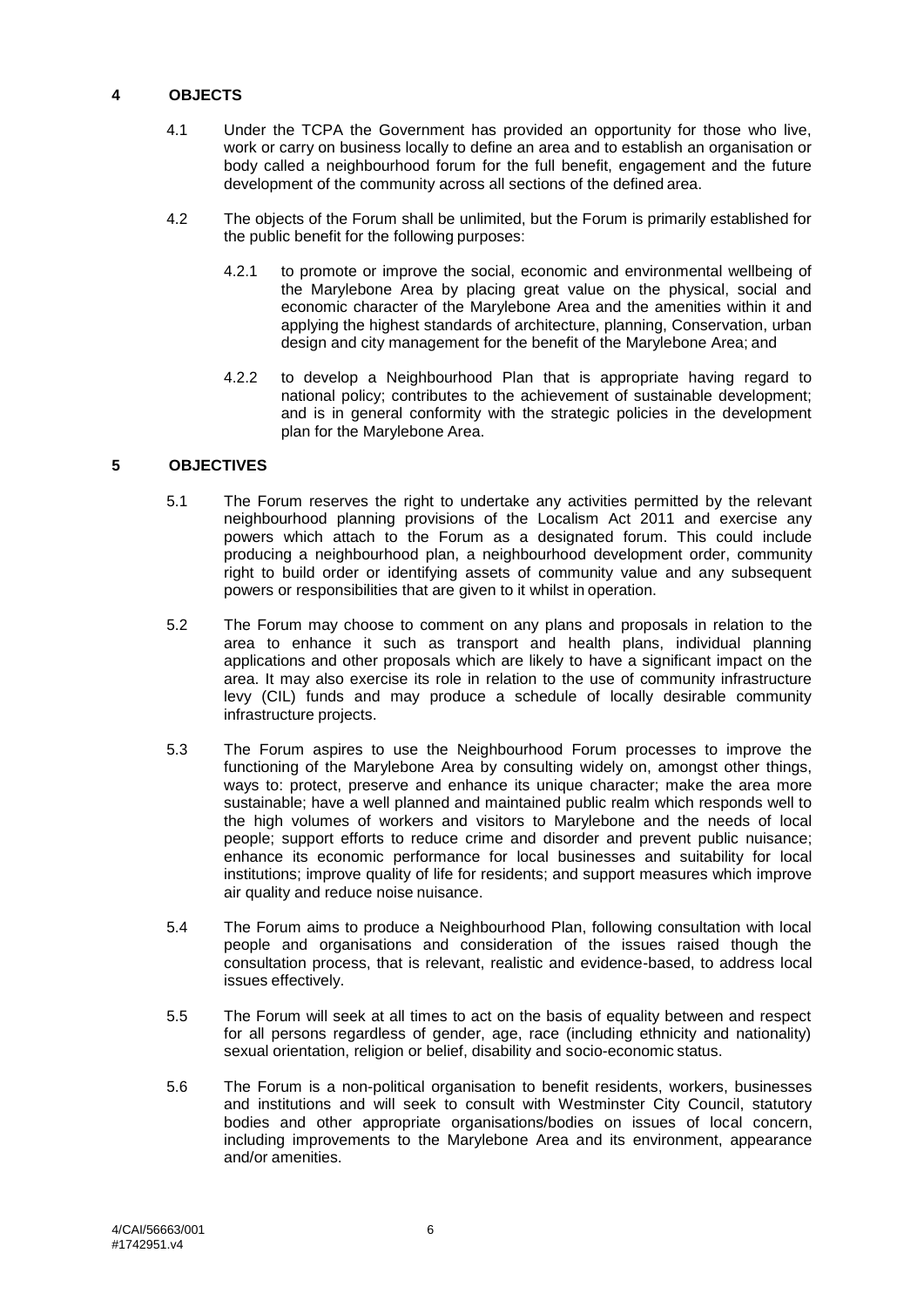#### <span id="page-6-0"></span>**6 POWERS**

In pursuance of the objects set out in Article [4,](#page-5-0) the Forum has the power to:

- 6.1 represent the interests of the Forum to local authorities and all other statutory authorities having responsibilities in or affecting the Marylebone Area.
- <span id="page-6-1"></span>6.2 develop an evidence base to enable key issues in the Marylebone Area to be identified and the formulation of policies and proposals to address these.
- <span id="page-6-2"></span>6.3 further to Article [6.2](#page-6-1) above to undertake community and stakeholder engagement and consultation and undertake all necessary research, surveys and analysis and review of existing data necessary for the development of an evidence base.
- 6.4 following from the engagement outlined in Articles [6.2](#page-6-1) and [6.3](#page-6-2) to seek to formulate realistic and deliverable plans with the consensus and approval of the community.
- 6.5 upon achieving Neighbourhood Forum Status to do anything permitted by the TCPA including, but not limited to, submitting to the local planning authority proposals for Neighbourhood Development Orders and a Neighbourhood Development Plan provided that no application for a proposed Neighbourhood Development Order or Neighbourhood Development Plan shall be submitted to the local planning authority unless it has received the prior approval at least 75% of the Committee.
- 6.6 make surveys and prepare maps and plans and collect information in relation to any place erection or building of beauty or historic interest in or affecting the Area and to consider and if it shall seem desirable or appropriate to make representations on the development of land or buildings in or affecting the Area.
- 6.7 publish papers reports and other literature and to supply information generally but only with the approval of the Committee.
- 6.8 raise funds under terms of Article [14.](#page-18-0)
- 6.9 work in partnership with such other organisations to include voluntary bodies, charities statutory and non-statutory organisations as the Committee Members may from time to time see fit in order to further the said Objects and exchange information advice and knowledge with them.
- 6.10 employ paid staff or recruit volunteers (who shall not be Committee Members) to buy or rent premises or equipment to pay such expenses or remuneration to Forum Members including Committee Members and others as they see fit and carry out any other function necessary to facilitate the Objects that the Committee may from time to time see fit.
- 6.11 hold meetings and social events.
- 6.12 buy, lease or otherwise acquire and deal with any property real or personal and any rights or privileges of any kind over or in respect of any property real or personal and to improve, manage, develop, construct, repair, sell, lease, mortgage, charge, surrender or dispose of or otherwise deal with all or any part of such property and any and all rights of the Forum;
- 6.13 borrow and raise money in such manner as the Forum Committee shall think fit and secure the repayment of any money borrowed, raised or owing by mortgage, charge, lien or other security on the Forum's property and assets;
- 6.14 invest and deal with the funds of the Forum not immediately required for its operations in or upon such investments, securities or property as may be thought fit;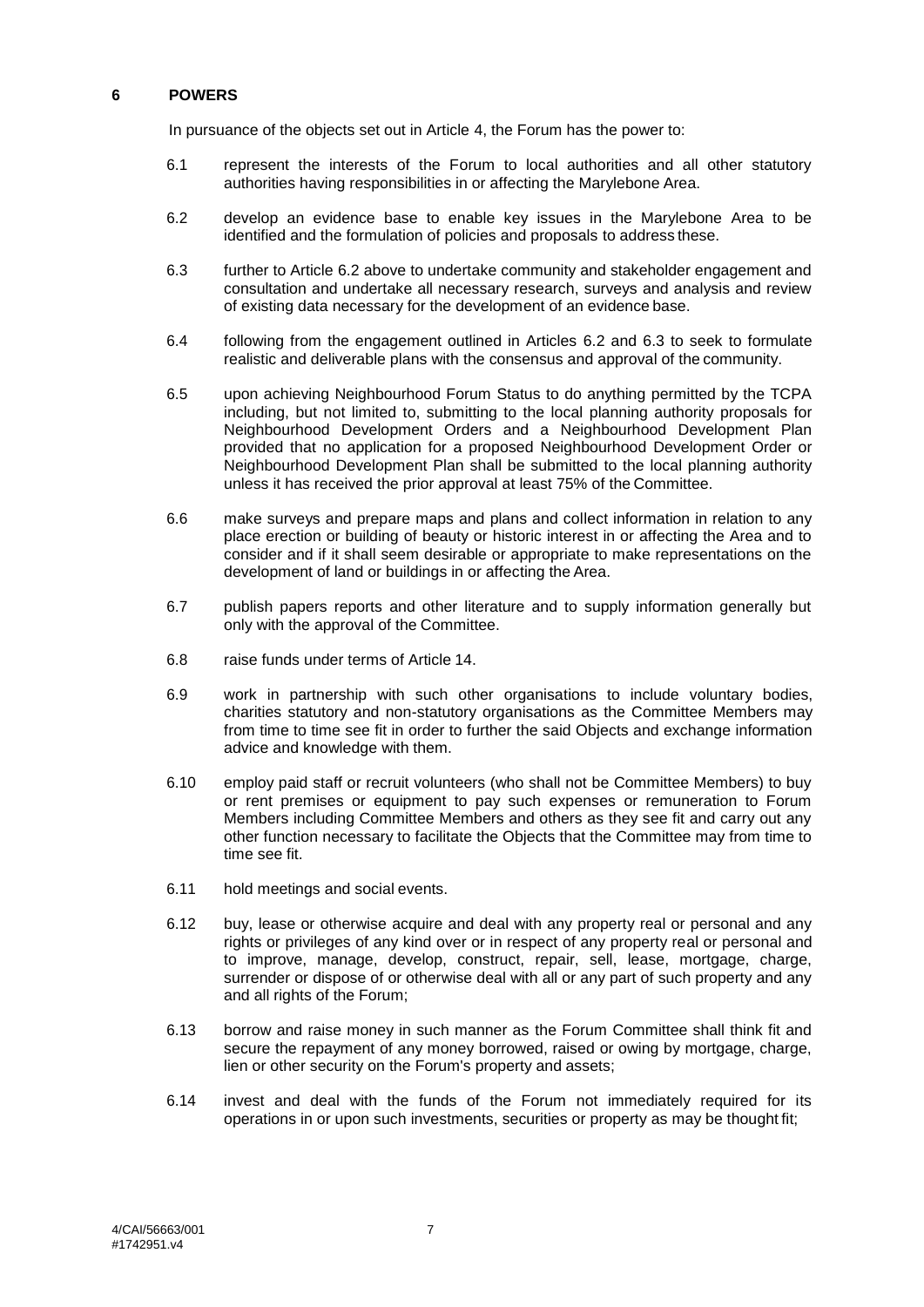- 6.15 lobby, advertise, publish, educate, examine, research and survey in respect of all matters of law, regulation, economics, accounting, governance, politics and/or other issues and to hold meetings, events and other procedures and co-operate with or assist any other body or organisation in each case in such way or by such means as may, in the opinion of the Forum Committee, affect or advance the principal objects in any way;
- 6.16 pay all or any expenses incurred in connection with the promotion, formation and incorporation of the Forum and to contract with any person, firm or company to pay the same;
- 6.17 enter into contracts to provide services to or on behalf of other bodies;
- 6.18 provide and assist in the provision of money, materials or other help;
- 6.19 open and operate bank accounts and other facilities for banking and draw, accept, endorse, issue or execute promissory notes, bills of exchange, cheques and other instruments; and
- 6.20 do all such other lawful things as are incidental or conducive to the pursuit or to the attainment of any of the objects set out in Article [4.](#page-5-0)

# <span id="page-7-1"></span><span id="page-7-0"></span>**7 MEMBERSHIP**

- 7.1 Membership of the Forum is open to:
	- 7.1.1 individuals who live in the area;
	- 7.1.2 individuals who work in the area, whether for business carried on there or otherwise;
	- 7.1.3 community organisations which operate in the area through their duly appointed representatives;
	- 7.1.4 businesses, educational establishments or other entities which operate in the area through their duly appointed representatives;
	- 7.1.5 individuals who have a material and ongoing social, cultural, economic or financial interest in or involvement in the area;
	- 7.1.6 Ward Councillors.
- 7.2 The Forum shall have a minimum of 21 members.
- 7.3 Any applicant eligible for membership under Article [7.1](#page-7-1) above and who supports the aims and objects of the Forum shall be entitled to become a member of the Forum on submission to the secretary of a request to join which provides satisfactory evidence of eligibility and provides contact details which may be used by the Forum for its lawful purposes.
- 7.4 For the avoidance of doubt individuals eligible for membership under one oo more categories in Article [7.1](#page-7-1) above will only be able to exercise one vote.
- 7.5 The Forum shall be open to groups of individuals who belong to an established body active in the area.
- 7.6 Where it is considered that membership would be detrimental to the objects and general aims and/or the activities of the Forum the Committee shall have the power to refuse membership, or may terminate or suspend the membership of any Committee or Forum Member by resolution raised at any Committee Meeting upon at least two thirds of Committee Members so voting.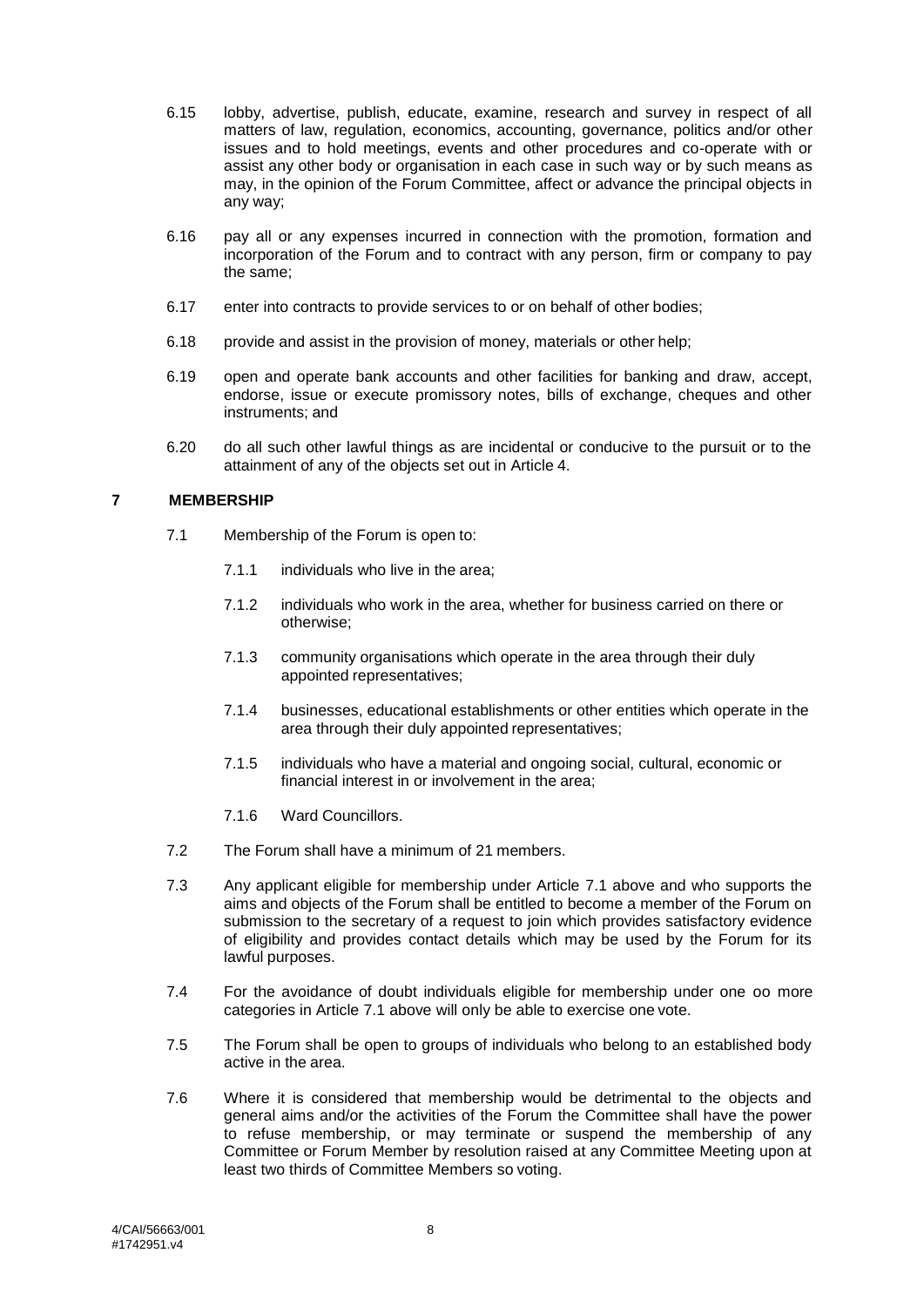7.7 Any Committee or Forum Member may resign from the Forum by providing the Forum secretary with written notice.

#### <span id="page-8-0"></span>**8 FORUM COMMITTEE**

- 8.1 An even number of 12 or more Forum Members shall be appointed to the Committee. In addition Ward Councillors are entitled to sit on the Committee under the provisions of Article [8.5](#page-8-2) below
- 8.2 The initial Committee Members shall be appointed by the Initial Forum Members. The term of office for Forum Committee Members shall be from the date of their first appointment or election until the close of business at the next following Annual General Meeting unless they are duly proposed and re-elected at that AGM. The Forum Committee shall have the power to fill vacancies among Forum Committee Members that may arise between Annual General Meetings.
- <span id="page-8-7"></span><span id="page-8-5"></span><span id="page-8-4"></span><span id="page-8-1"></span>8.3 Subject to Clause [8.4](#page-8-3) and notwithstanding that any Forum Member may be elected to the Committee the Committee shall endeavour to ensure that its members are drawn from the following groups:
	- 8.3.1 Individuals who live or work in the area to include but not limited to members of the following recognised amenity associations; the Marylebone of the following recognised amenity associations; the Association and the St Marylebone Society;
	- 8.3.2 Members of businesses to include but not limited to Recognised Business Organisations operating or having an interest in the Marylebone Area to include but not limited to the Baker Street Quarter, the Edgware Road Partnership and the New West End Company;
	- 8.3.3 Representatives of:
		- 8.3.3.1 The Howard de Walden Estate;
		- 8.3.3.2 The Portman Estate; and
	- 8.3.4 Major institutions working in the Marylebone Area;
	- 8.3.5 Community organisations, schools hospitals and religious bodies located in the Marylebone Area;
	- 8.3.6 Property owners working in the Marylebone Area;
	- 8.3.7 Ward Councillors.
- <span id="page-8-9"></span><span id="page-8-8"></span><span id="page-8-6"></span><span id="page-8-3"></span>8.4 The Committee Members shall at all times be balanced equally in numbers between members referred to in Article [8.3.1](#page-8-4) and those referred to in Article [8.3.2](#page-8-5) to [8.3.6](#page-8-6) inclusive and consist of:
	- 8.4.1 A minimum of four members of the Marylebone Association and a minimum of two members of the St Marylebone Society for as long as each operates as a Recognised Amenity Society within the area.
	- 8.4.2 A minimum of three members of the groups referred to in Article [8.3.2](#page-8-5) for as long as each operates as a Recognised Business Organisation within the area
	- 8.4.3 A minimum of one member of each of the groups referred to in Article [8.3.3.](#page-8-7)
- <span id="page-8-2"></span>8.5 Thereafter the Committee shall seek to achieve an appropriate and representative mix from the remaining groups to reflect a proportionate mix of interests and drawn from different places in the Marylebone Area. Ward Councillors shall at all times be permitted to sit on the Committee up to a maximum of one from each ward and shall sit in an ex officio capacity.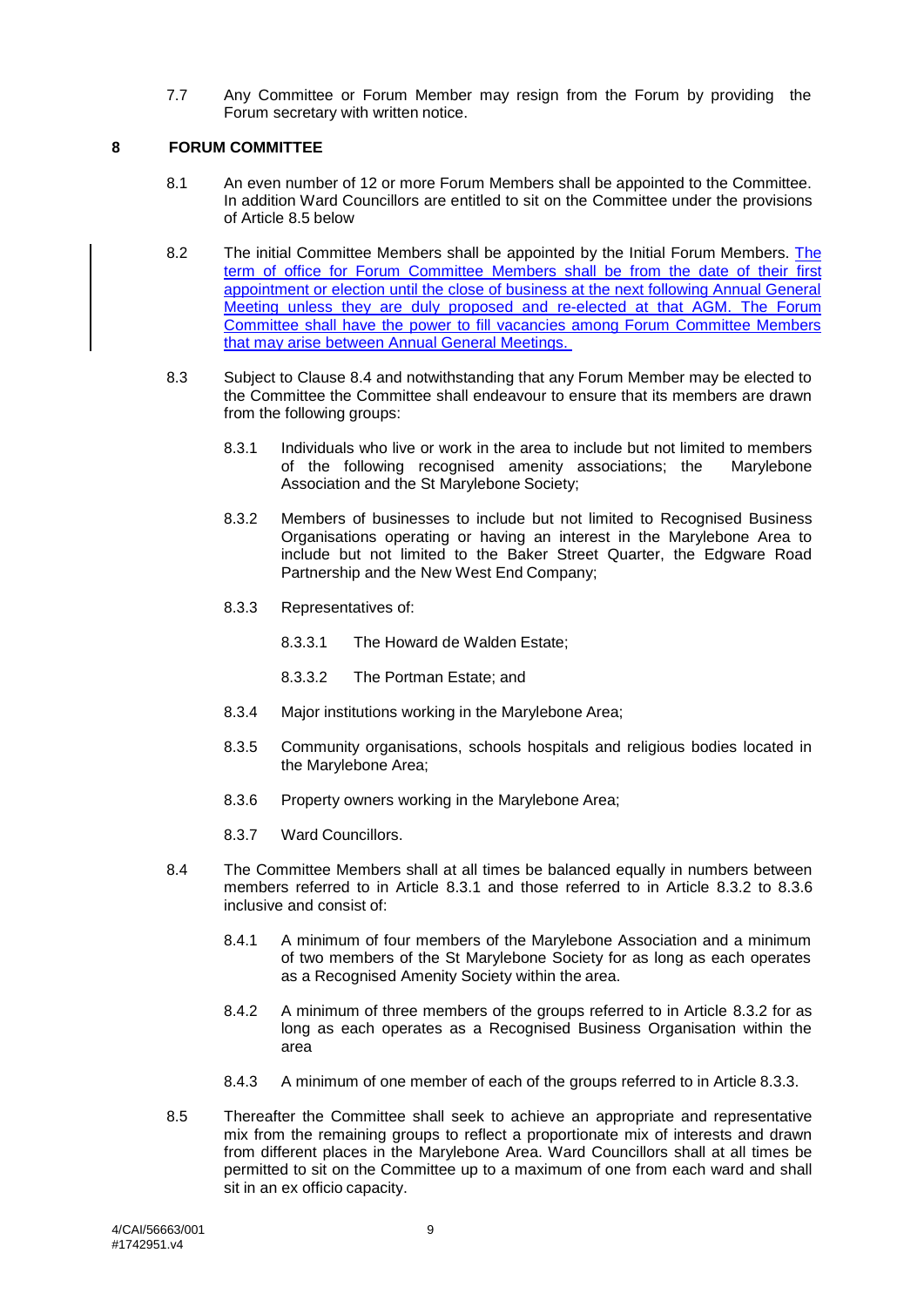8.6 Subject to the terms contained in these Articles, the Committee is responsible for the management of the Forum's business, for which purpose they may exercise all the powers of the Forum.

#### <span id="page-9-0"></span>**9 MEETINGS OF THE FORUM COMMITTEE**

- 9.1 There shall be at least two four meetings ("Committee Meetings") per calendar year in order to conduct the business of the Forum and approve any decisions made on its behalf by its Co-ordinating Committee. Meetings shall be called by the Forum secretary and Forum and Committee Members shall be given at least twenty eight days' notice of any Committee Meeting. Notices of meeting for the Forum Committee shall be accompanied by an agenda and papers for which approval is being sought. These documents shall be sent to all Forum Committee Members by email to their last notified email address.
- 9.2 Full Forum Meetings can be called by resolution of the Committee or at the request of fifteen75% or more of Committee Members whose signed requisition shall be made in writing to the Forum secretary setting out the resolution or resolutions to be proposed at the meeting. Any such meeting shall be called to take place within thirtyfive days of receipt of the requisition by the Forum secretary.
- 9.3 A quorum for any Committee Meeting shall be one half of the total number of Committee Members appointed at the time.
- 9.4 On all decisions each Committee Member listed in Articles [8.3.1](#page-8-4) to [8.3.7](#page-8-8) above shall have one vote on each resolution. No proxy votes shall be permissible. No other attending members shall be entitled to vote. Unless otherwise stated in these Articles all resolutions shall be passed by simple majority. In the case of an equally split vote the Forum chairperson will exercise the casting vote.
- 9.5 All Committee Meetings shall be open to attendance by any Forum Member who shall not be permitted to speak or intervene except by consent of the chairperson.
- 9.6 Decisions of the Committee shall be minuted and published by the Forum to members

#### **Meetings of the Forum**

- 9.7 The full Forum shall following Designation hold a general meeting at least once in each Calendar Year.A minimum of three Forum meetings shall be held in each calendar year of which at least one shall be a Full Forum Meeting. For the avoidance of doubt an Annual General Meeting will qualify as a Full Forum Meeting. satisfy this requirement.The minimum notice period for calling a Forum meeting shall be 28 calendar days. Notices of meeting for Forum meetings shall be accompanied by an agenda and any papers for which approval is being sought. The Forum secretary shall use his/her best efforts to send these documents to all Forum members entitled to attend, by email to their last notified email address.
- 9.8 At an Annual General Meeting the following business shall be transacted:
	- 9.8.1 receive the Committee report;
	- 9.8.2 confirm by vote the proposed Officers and Committee Members; elect or reelect the three Officers and all members of the Forum Committee; the three Officers shall be elected or re-elected individually and not as a list;
	- 9.8.3 adopt the annual accounts;
	- 9.8.4 if deemed necessary appoint an auditor or auditors of the Forum who shall hold office until the next Annual General Meeting;
	- 9.8.5 approve any change in the subscriptions and funding under Clause [14](#page-18-0) for the ensuring year;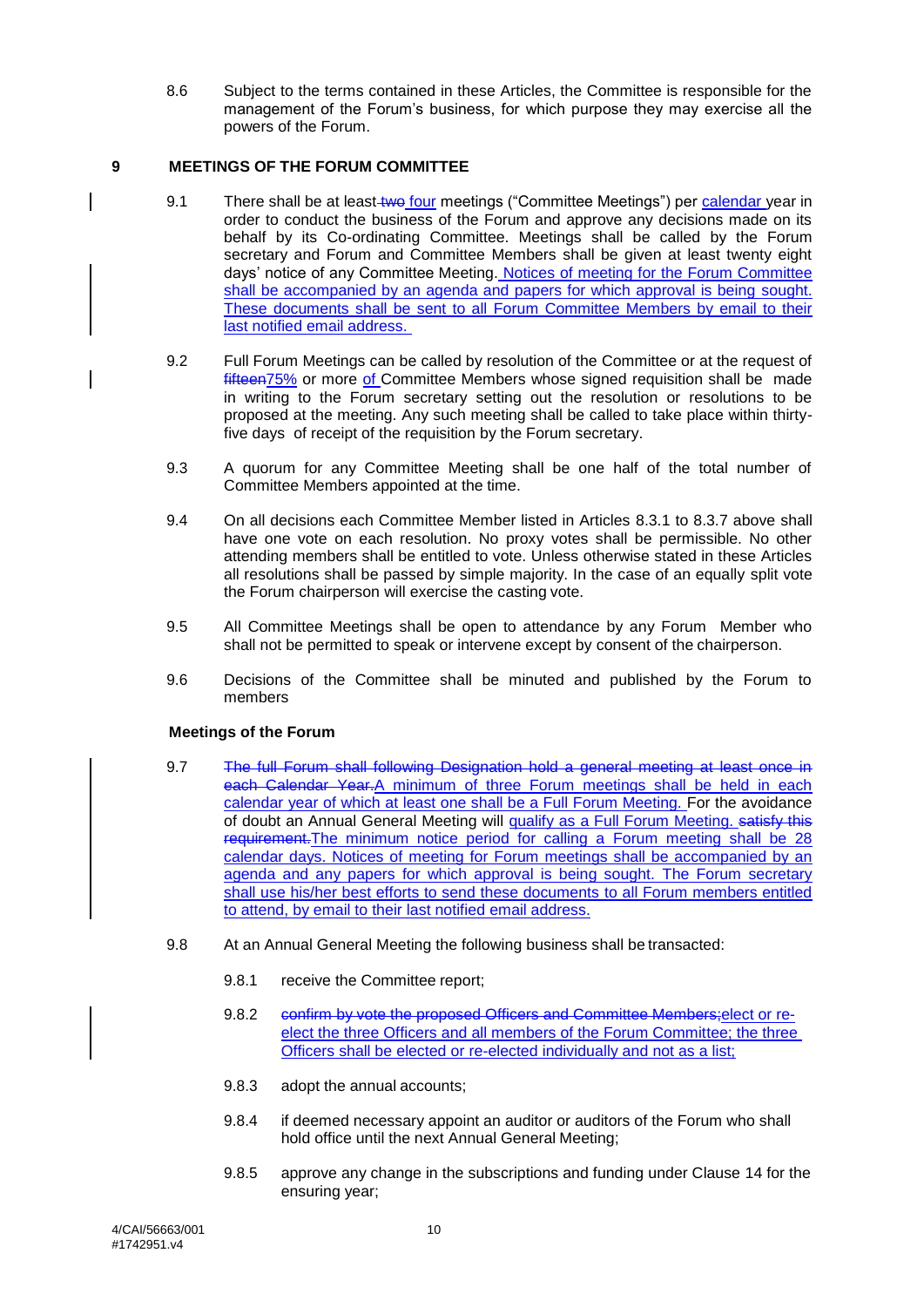- 9.8.6 by way of resolution the full Forum shall have the power to elect, appoint or remove any Committee Member(s);
- 9.8.7 consider any other resolutions of which notice has been given to the Forum secretary pursuant to Article [9.13.2;](#page-10-0)
- 9.9 By way of resolution the Committee Members shall have the power to make rules relating to procedures for the conduct of elections and ballots for Officers and Committee Members but where no such rules have been made Officers shall be appointed under the provisions below in Article [11.](#page-13-0)
- 9.10 Decisions of the full Forum shall be by simple majority by way of show of hands. A poll (a recorded count of hands) shall be held if requested by six or more Forum Members present.
- 9.11 Attendance and speaking at general meetings
	- 9.11.1 A person is able to exercise the right to speak at a general meeting when that person is in a position to communicate to all those attending the meeting, during the meeting, any information or opinions which that person has on the business of the meeting.
	- 9.11.2 A person is able to exercise the right to vote at a general meeting when:
		- 9.11.2.1 that person is able to vote, during the meeting, on resolutions put to the vote at the meeting; and
		- 9.11.2.2 that person's vote can be taken into account in determining whether or not such resolutions are passed at the same time as the votes of all the other persons attending the meeting.
	- 9.11.3 The Forum Committee may make whatever arrangements they consider appropriate to enable those attending a general meeting to exercise their rights to speak or vote at it.
- 9.12 Quorum for general meetings
	- 9.12.1 No business is to be transacted at a general meeting if the persons attending it do not constitute a quorum.
	- 9.12.2 At least-eight thirty Forum members must be present at the start of the Forum meeting for it to be declared quorate.
- <span id="page-10-0"></span>9.13 Votes of members
	- 9.13.1 All members shall be entitled to attend general meetings, to propose motions for discussion in accordance with Article [9.13.2](#page-10-0) and to vote.
	- 9.13.2 Any Forum Member wishing to propose a motion at a general Forum meeting must first submit the proposed motion to the Forum secretary no less than 28 clear Business Days 14 calendar days prior to the date of the relevant generalForum meeting, for approval by the Forum Directors. Subject to the Act, the Forum Directors may decide, in its absolute discretion, whether to include any such proposed motion in the Agenda for the meeting.
	- 9.13.3 Subject to the Act, at any general meeting every Forum Member who is present in person (or by proxy) shall have one vote.
- 9.14 Attendance and speaking by Committee Members, Forum Directors and nonmembers
	- 9.14.1 Committee Members including Forum Directors may attend and speak at general meetings.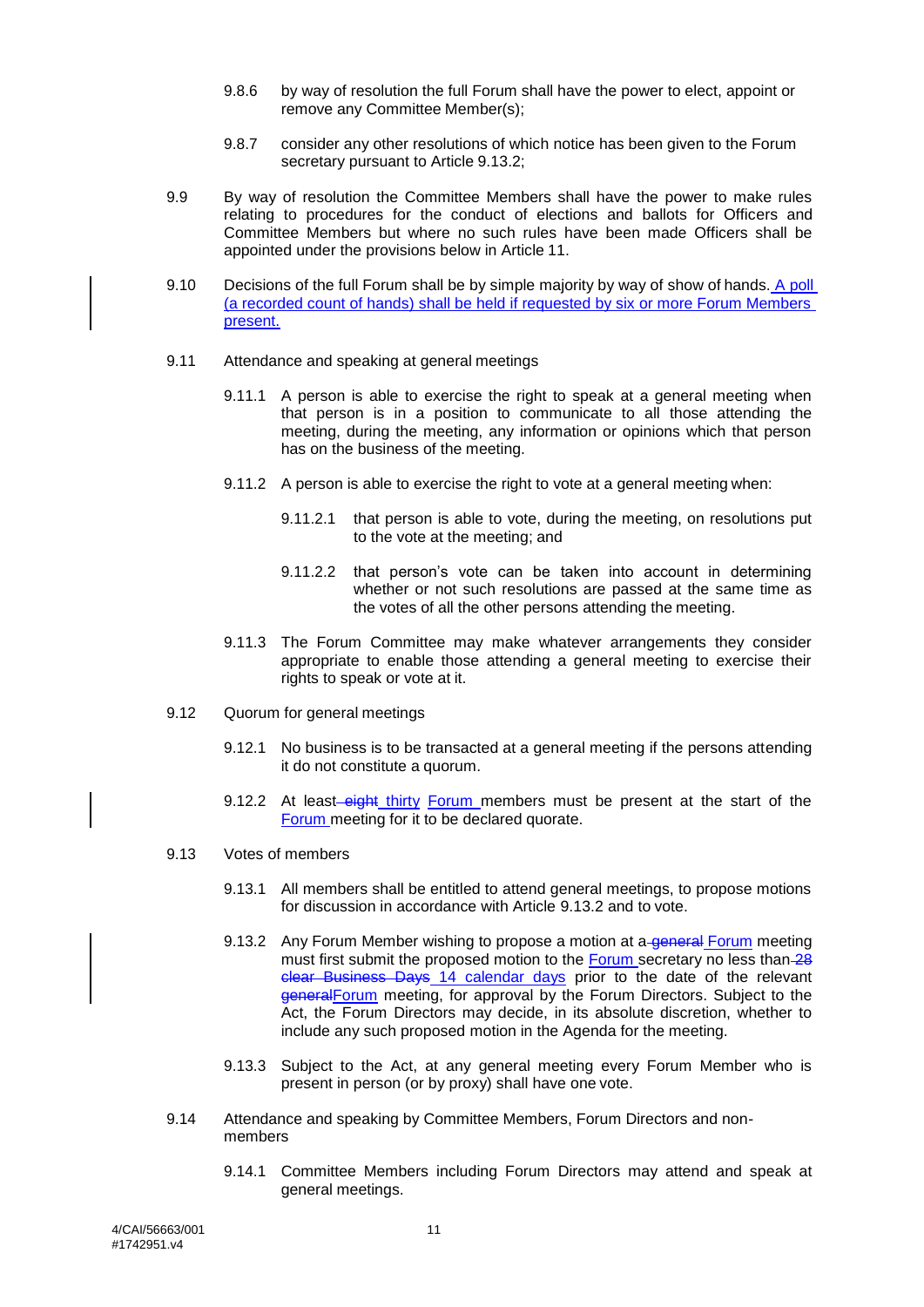9.14.2 The Meeting Chairman may permit other persons who are not members of the Forum to attend and speak at a general meeting, including observers from interested stakeholder groups, statutory bodies and other appropriate organisations or bodies, none of whom will be entitled to vote unless they are members.

#### 9.15 Adjournment

- 9.15.1 If the persons attending a general meeting within half an hour of the time at which the meeting was due to start do not constitute a quorum, or if during a meeting a quorum ceases to be present, the Meeting Chairman must adjourn it.
- 9.15.2 The Meeting Chairman may adjourn a general meeting at which a quorum is present if:
	- 9.15.2.1 the meeting consents to an adjournment, or
	- 9.15.2.2 it appears to the Meeting Chairman that an adjournment is necessary to protect the safety of any person attending the meeting or ensure that the business of the meeting is conducted in an orderly manner.
- 9.15.3 The Meeting Chairman must adjourn a general meeting if directed to do so by the meeting by ordinary resolution.
- 9.15.4 When adjourning a general meeting, the Meeting Chairman must:
	- 9.15.4.1 either specify the time and place to which it is adjourned or state that it is to continue at a time and place to be fixed by the Forum Committee, and
	- 9.15.4.2 have regard to any directions as to the time and place of any adjournment which have been given by the meeting.
- 9.15.5 If the continuation of an adjourned meeting is to take place more than 10 Business Days after it was adjourned, the Forum must give at least five clear Business Days' notice of it (that is, excluding the day of the adjourned meeting and the day on which the notice is given):
	- 9.15.5.1 to the same persons to whom notice of the Forum's general meetings is required to be given, and
	- 9.15.5.2 containing the same information which such notice is required to contain.
- 9.15.6 No business may be transacted at an adjourned general meeting which could not properly have been transacted at the meeting if the adjournment had not taken place.

#### <span id="page-11-0"></span>**10 VOTING AT GENERAL MEETINGS**

10.1 Voting: general

Any resolution put to the vote of a general meeting shall be decided on a show of hands.

- 10.2 Errors and disputes
	- 10.2.1 No objection may be raised to the qualification of any person voting at a general meeting except at the meeting or adjourned meeting at which the vote objected to is tendered, and every vote not disallowed at the meeting is valid.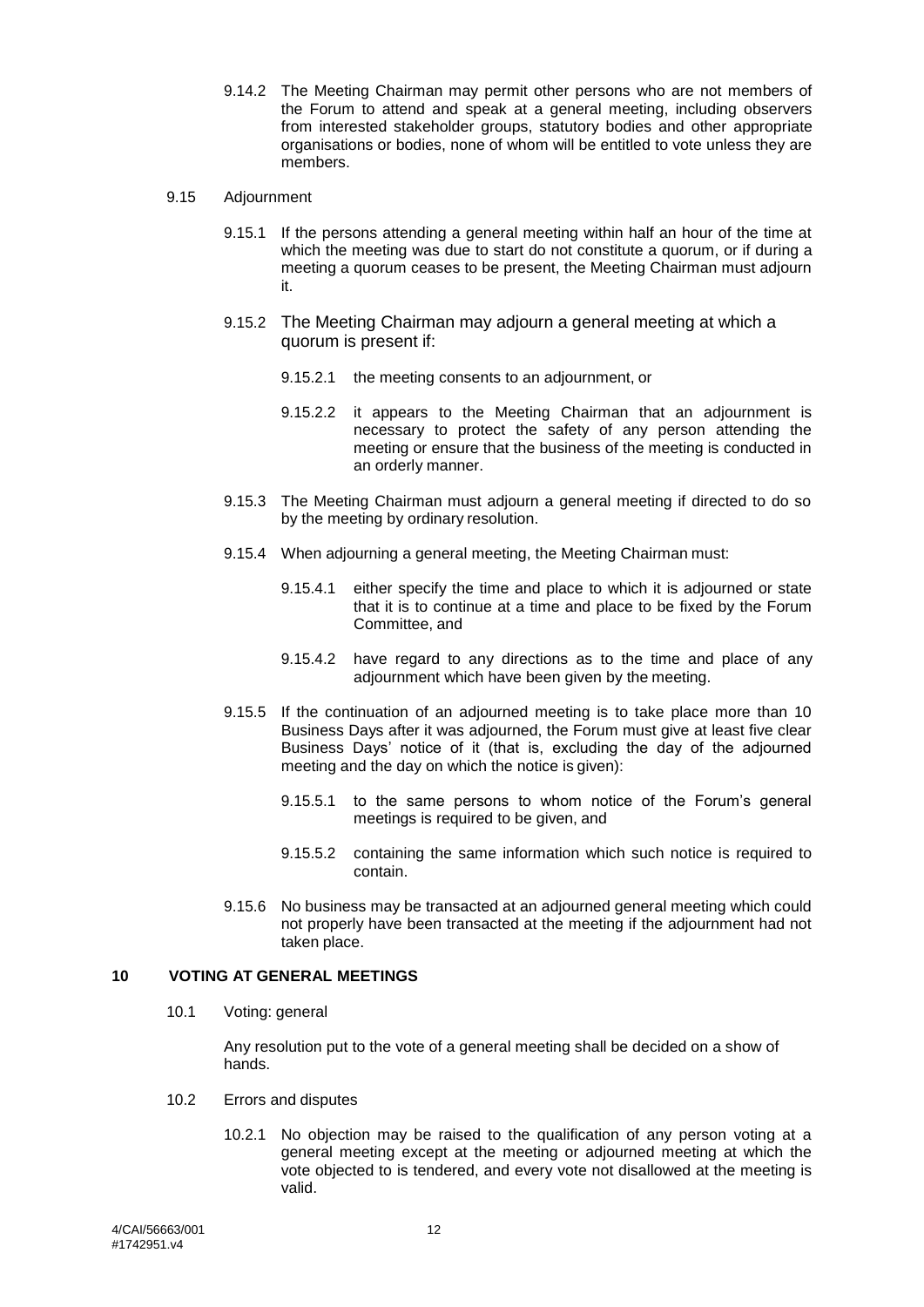- 10.2.2 Any such objection must be referred to the Meeting Chairman whose decision is final.
- 10.3 Proxies
	- 10.3.1 Proxies may only validly be appointed by a notice in writing (a "proxy notice") which:
		- 10.3.1.1 states the name and address of the Forum Member appointing the proxy;
		- 10.3.1.2 identifies the person appointed to be that member's proxy and the general meeting in relation to which that person is appointed;
		- 10.3.1.3 is signed by or on behalf of the Forum Member appointing the proxy, or is authenticated in such manner as the Forum Directors may determine; and
		- 10.3.1.4 is delivered to the Forum in accordance with the Articles not less than 48 hours before the time appointed for holding the meeting or adjourned meeting at which the right to vote is to be exercised and in accordance with any instructions contained in the notice of the general meeting (or adjourned meeting) to which they relate,
	- 10.3.2 and a proxy notice which is not delivered in such manner shall be invalid, unless the Forum Directors, in their discretion, accept the notice at any time before the meeting.
	- 10.3.3 The Forum may require proxy notices to be delivered in a particular form, and may specify different forms for different purposes.
	- 10.3.4 Proxy notices may specify how the proxy appointed under them is to vote (or that the proxy is to abstain from voting) on one or more resolutions.
	- 10.3.5 Unless a proxy notice indicates otherwise, it must be treated as:
		- 10.3.5.1 allowing the person appointed under it as a proxy discretion as to how to vote on any ancillary or procedural resolutions put to the meeting, and
		- 10.3.5.2 appointing that person as a proxy in relation to any adjournment of the general meeting to which it relates as well as the meeting itself.
- 10.4 Delivery of proxy notices
	- 10.4.1 A person who is entitled to attend, speak or vote at a general meeting remains so entitled in respect of that meeting or any adjournment of it, even though a valid proxy notice has been delivered to the Forum by or on behalf of that person. For the avoidance of doubt such a person will only be entitled to one vote and the proxy will not be permitted to vote on his behalf if he exercises his right to vote.
	- 10.4.2 An appointment under a proxy notice may be revoked by delivering to the Forum a notice in writing given by or on behalf of the person by whom or on whose behalf the proxy notice was given.
	- 10.4.3 A notice revoking a proxy appointment only takes effect if it is delivered before the start of the meeting or adjourned meeting to which it relates.
	- 10.4.4 If a proxy notice is not executed by the person appointing the proxy, it must be accompanied by written evidence of the authority of the person who executed it to execute it on the appointor's behalf.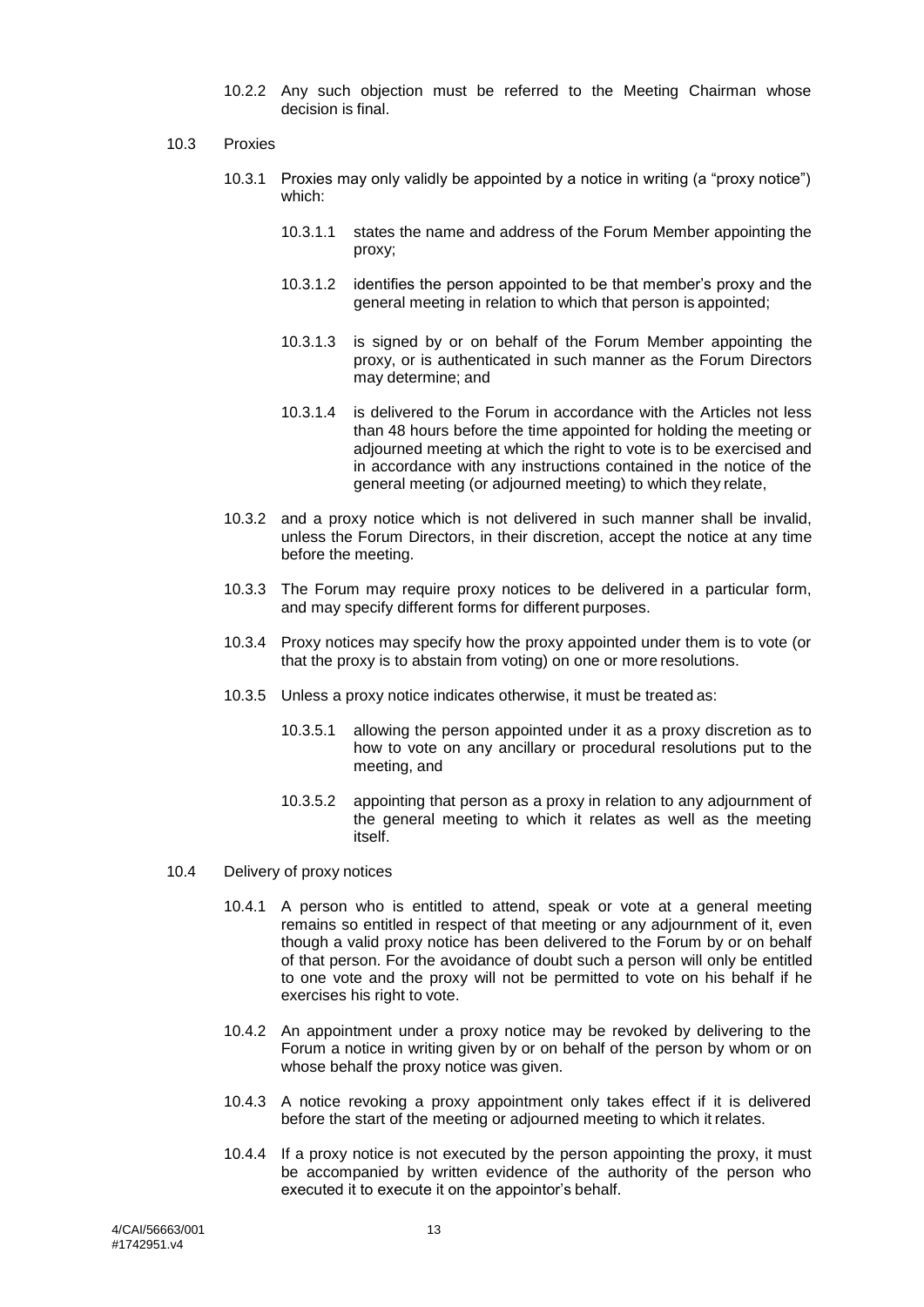- 10.5 Amendments to resolutions
	- 10.5.1 An ordinary resolution to be proposed at a general meeting may be amended by ordinary resolution if:
		- 10.5.1.1 notice of the proposed amendment is given to the Forum in writing by a person entitled to vote at the general meeting at which it is to be proposed not less than 48 hours before the meeting is to take place (or such later time as the Meeting Chairman may determine), and
		- 10.5.1.2 the proposed amendment does not, in the reasonable opinion of the Meeting Chairman, materially alter the scope of the resolution.
	- 10.5.2 A special resolution to be proposed at a general meeting may be amended by ordinary resolution, if:
		- 10.5.2.1 the Meeting Chairman proposes the amendment at the general meeting at which the resolution is to be proposed, and
		- 10.5.2.2 the amendment does not go beyond what is necessary to correct a grammatical or other non-substantive error in the resolution.
	- 10.5.3 If the Meeting Chairman, acting in good faith, wrongly decides that an amendment to a resolution is out of order, the Meeting Chairman's error does not invalidate the vote on that resolution.

#### <span id="page-13-0"></span>**11 OFFICERS**

- 11.1 The following officers shall be appointed by the Committee (the "Officers"):
	- 11.1.1 Forum chairperson;
	- 11.1.2 Forum secretary; and
	- 11.1.3 Forum treasurer.
- 11.2 Each Officer shall relinquish his office on the anniversary of his appointment and shall be eligible for re-appointment at that time by the Committee Members and confirmed by way of vote at the AGMThe term of office for each Officer shall be from the date of their first appointment or election until the close of business at the next following Annual General Meeting unless they are duly proposed and re-elected at that AGM.
- 11.3 In the event that any appointment of an Officer is contested the Committee Members shall vote and appoint the candidate with the majority of votes the chairperson to exercise the casting vote in the case of a split vote.
- 11.4 Officers shall take office immediately upon declaration of the result. The Committee shall have the power to fill vacancies among Officers that occur from time to time. The Committee shall have the power to fix remuneration for the Officers and auditors and any other members that carry out work for the Forum at such levels as they see fit.
- 11.5 The secretary shall:
	- 11.5.1 be responsible for organising meetings of the Co-ordinating Committee (if applicable), the Forum Committee and the Forum Members, maintaining the minutes and making them available to all members within 15 Business Days of a meeting; and
	- 11.5.2 chair meetings of the Co-ordinating Committee (if applicable), the Forum Committee and the Forum Members if the chairperson is absent.
- 11.6 The treasurer shall: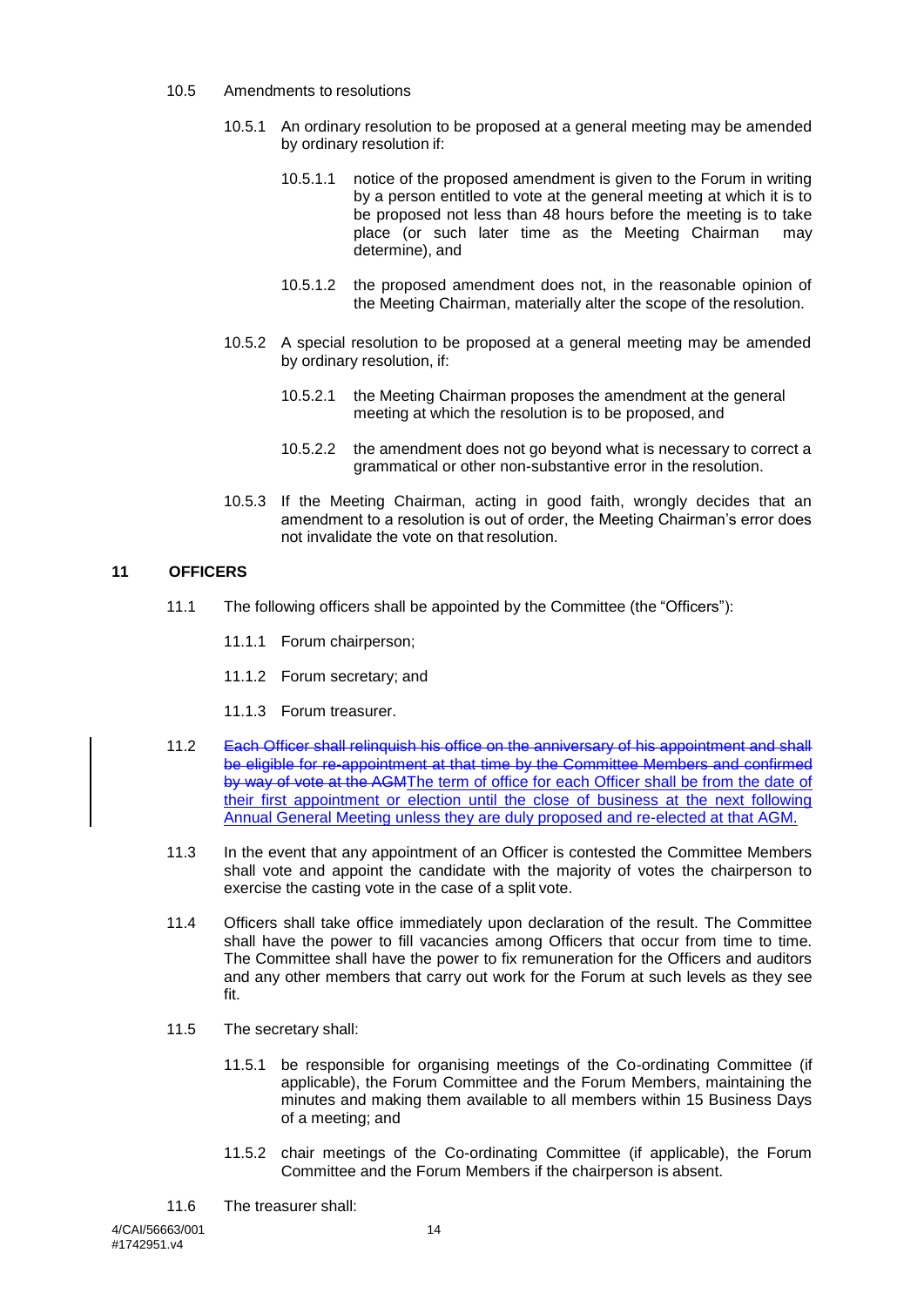- 11.6.1 be responsible for maintaining the accounts of the Forum;
- 11.6.2 be responsible for presenting the accounts for the previous financial period to the members at the Annual General Meeting; and
- 11.6.3 submit a summary of the accounts to the Forum Directors together with appropriate financial projections every quarter.

#### <span id="page-14-2"></span><span id="page-14-0"></span>**12 DELEGATION BY THE COMMITTEE – SUB GROUPS AND DIRECTORS**

- 12.1 The Committee shall have the power to appoint sub-committees and or working parties ("Sub-Groups") which may or may not be composed of Committee Members. Sub-Groups shall report directly to the Committee on matters of interest to the Forum. The Committee may choose to nominate any of the groups in Articles [8.3.4](#page-8-9) to [8.3.6](#page-8-6) to represent the Forum by way of the provisions of Article [12.1](#page-14-2) rather than as Committee Members.
- 12.2 Sub-Groups shall be subordinate to and may be regulated or dissolved by the Committee.
- 12.3 The Committee may delegate powers on specific matters to such Sub-Groups, Committee Members, Forum Members or persons as might be deemed appropriate including administrative support from a third party.
- <span id="page-14-3"></span>12.4 Sub-Groups to which the Committee delegates any of its powers must follow procedures which are based as far as possible on those provisions of the Articles which govern the taking of decisions by the Committee.
- <span id="page-14-4"></span>12.5 The Committee may make rules of procedure for all or any Sub-Groups which prevail over rules derived from the Articles if they are not consistent with them.
- 12.6 Not later than 28 days after each Annual General Meeting, the Committee must appoint, or confirm, an even number of elected Committee Members but no less than six and up to a maximum of 50% as directors of the Marylebone Forum. The Committee shall also have the power to fill vacancies among Forum Directors that may arise between Annual General Meetings.
- 12.7 In the event that any appointment of a Forum Director is contested the Committee Members shall vote and appoint the candidate with the majority of votes, the Forum chairperson to exercise the casting vote in the case of a split vote.
- 12.8 In appointing the Forum Directors the Committee will seek to achieve where practicable a balance that reflects as near as possible the requirements above of Clause [8.3.](#page-8-1)
- 12.9 The Committee shall appoint the Forum chairperson, the and-Forum secretary and the Forum treasurer as Forum Directors.
- 12.10 The Forum Directors shall hold a minimum of one board meeting per Calendar Year. The quorum for any meeting of the Forum Directors shall be five 50% of the number of-Forum Directors presently appointed. For the avoidance of doubt a meeting of the Committee will satisfy this condition if the minimum number of Forum Directors are present but the meeting should be minuted accordingly to show this.
- 12.11 The Forum Directors may choose to form a sub-committee for the management and administration of the Forum's affairs (the "Co-ordinating Committee"). If the Directors exercise this option all Directors would be eligible to sit on this sub-committee. For the avoidance of doubt clauses [12.5](#page-14-3) and [12.6](#page-14-4) would apply to this sub-committee.

#### <span id="page-14-1"></span>**13 DIRECTORS**

13.1 A person ceases to be a Forum Director as soon as: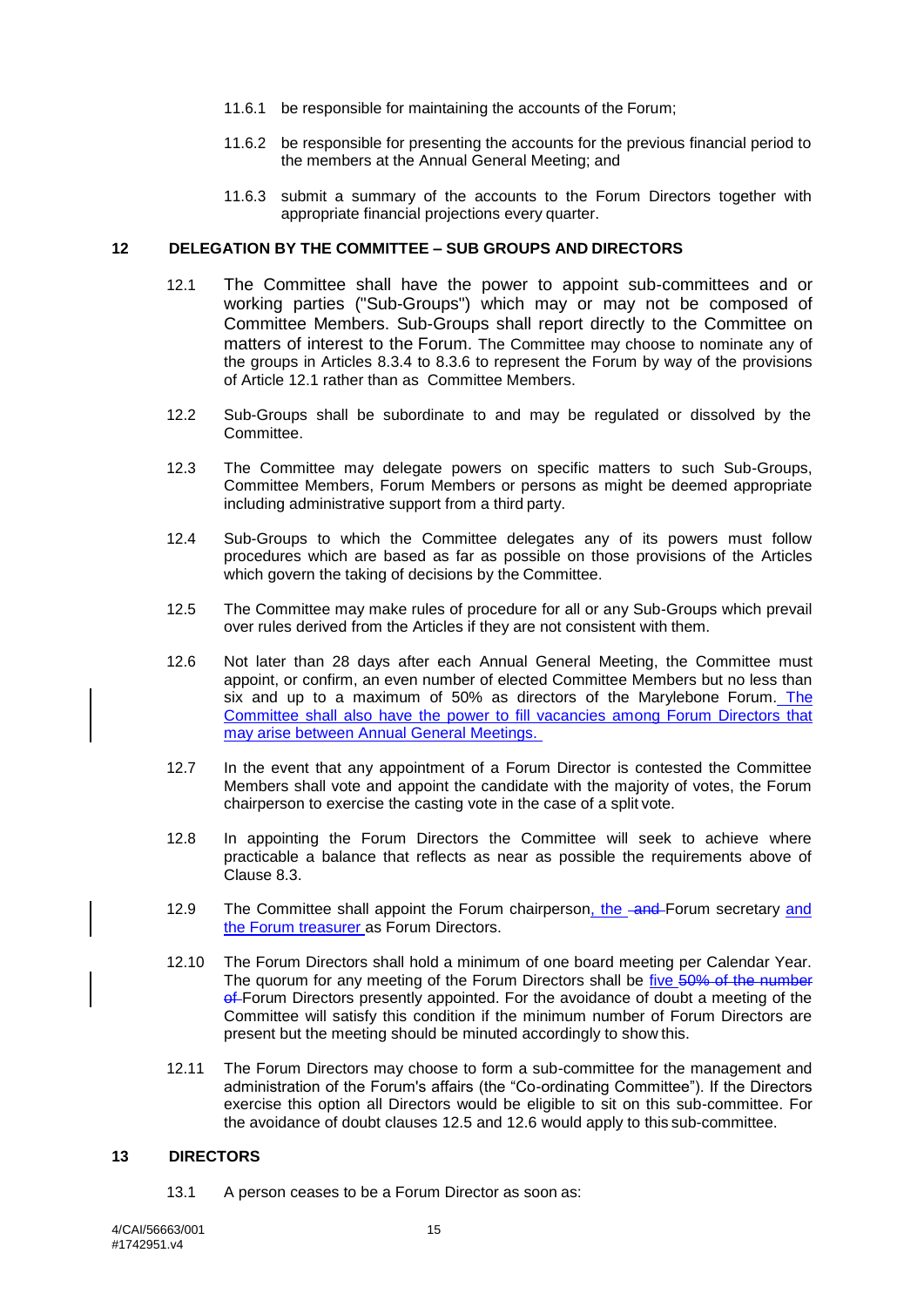- 13.1.1 he or she retires at an Annual General Meeting;
- 13.1.2 that person ceases to be a Forum Director by virtue of any provision of the Act or is prohibited from being a director by law;
- 13.1.3 a bankruptcy order is made against that person;
- 13.1.4 a composition is made with that person's creditors generally in satisfaction of that person's debts;
- 13.1.5 a registered medical practitioner who is treating that person gives a written opinion to the Forum stating that that person has become physically or mentally incapable of acting as a director and may remain so for more than three months; or
- 13.1.6 notification is received by the Forum from the Forum Director that the Forum Director is resigning from office, and such resignation has taken effect in accordance with its terms.
- 13.2 Directors participate in a Co-ordinating Committee meeting, or part of a Co-ordinating Committee meeting, when:
	- 13.2.1 the meeting has been called and takes place in accordance with the Articles, and
	- 13.2.2 they can each communicate to the others any information or opinions they have on any particular item of the business of the meeting.
	- 13.2.3 In determining whether directors are participating in a Co-ordinating Committee meeting, it is irrelevant where any Forum Director is or how they communicate with each other.
	- 13.2.4 If all the directors participating in a meeting are not in the same place, they may decide that the meeting is to be treated as taking place wherever any of them is.
	- 13.2.5 Subject to the Articles, the Co-ordinating Committee may make any rule which they think fit about how they take decisions, and about how such rules are to be recorded or communicated by the Co-ordinating Committee.
	- 13.2.6 The Co-ordinating Committee may permit other persons who are not directors to attend and speak (but not vote) at meetings of the Co-ordinating Committee.
- 13.3 Calling a Co-ordinating Committee meeting
	- 13.3.1 The chairperson may call a Co-ordinating Committee meeting by giving not less than 10 clear Business Days' notice of the meeting (or such lesser notice as all the directors may agree) to the directors or by authorising the secretary to give such notice.
	- 13.3.2 Notice of any Co-ordinating Committee meeting must indicate:
		- 13.3.2.1 an agenda;
		- 13.3.2.2 its proposed date and time;
		- 13.3.2.3 where it is to take place; and
		- 13.3.2.4 if it is anticipated that directors participating in the meeting will not be in the same place, how it is proposed that they should communicate with each other during the meeting.
	- 13.3.3 Notice of a Co-ordinating Committee meeting shall be given to each Forum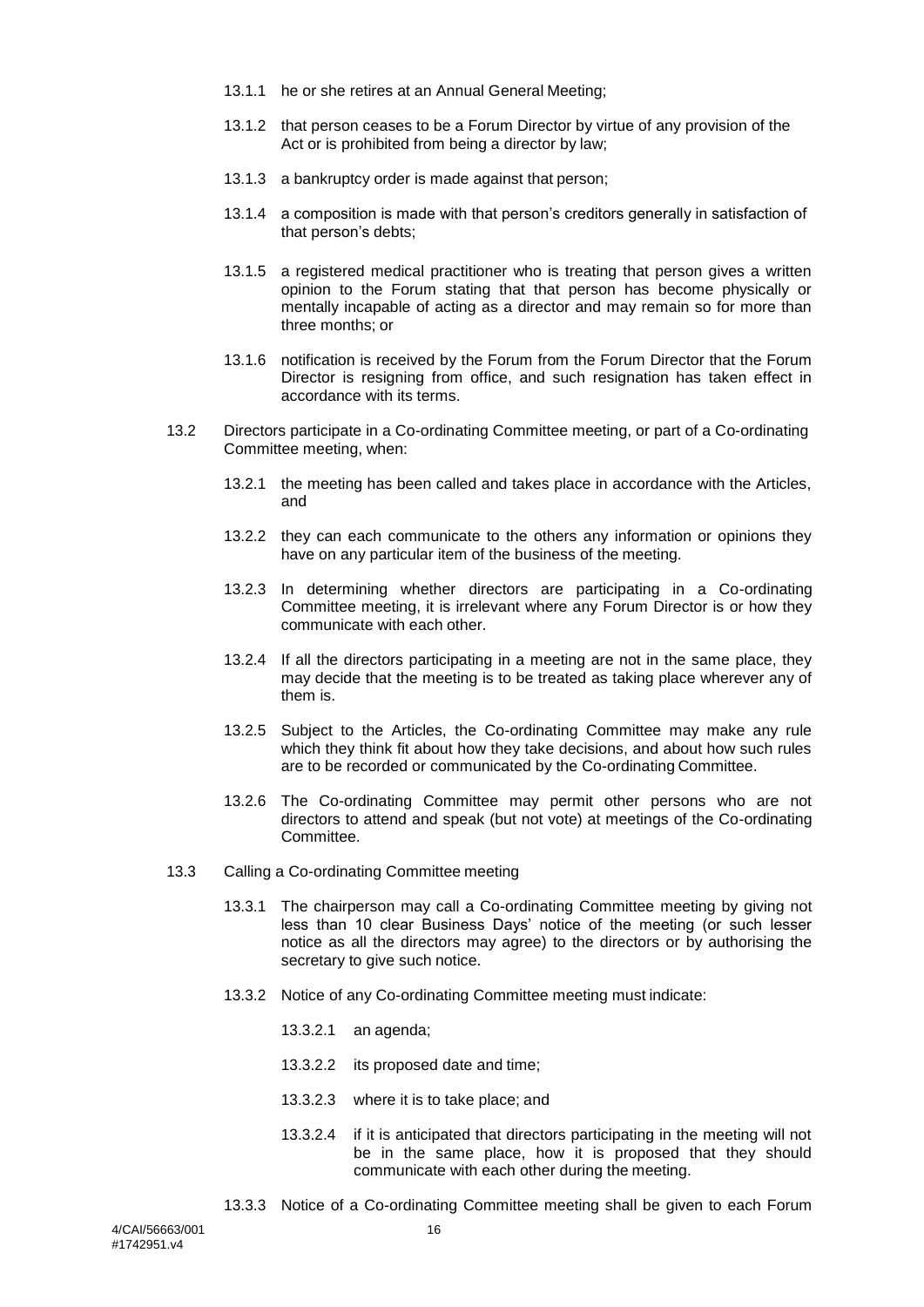#### Director in writing or by electronic form.

- <span id="page-16-3"></span><span id="page-16-2"></span>13.4 Quorum for Co-ordinating Committee meetings
	- 13.4.1 The quorum for any meeting of the Co-ordinating Committee shall be five Coordinating Committee members. If a quorum pursuant to Articles 12.11 above is not present within 30 minutes of the time specified for the relevant meeting in the notice of the meeting then the meeting shall be adjourned for five Business Days at the same time and place.
	- 13.4.2 For the purposes of any meeting (or part of a meeting) held pursuant to Article [13.6.1](#page-16-1) to authorise a Conflict, if there is only one Eligible Director in office other than the Interested Director(s) (defined in Article [13.6.1\)](#page-16-1), the quorum for such meeting (or part of a meeting) shall be one Eligible Director.
	- 13.4.3 If the total number of directors in office for the time being is less than the quorum required, the Co-ordinating Committee must not take any decision other than a decision:
		- 13.4.3.1 to appoint further directors; or
		- 13.4.3.2 to call a general meeting so as to enable the members to appoint further directors.
- 13.5 Voting at Co-ordinating Committee meetings
	- 13.5.1 All decisions made at any meeting of the Co-ordinating Committee shall be made by simple majority.
	- 13.5.2 If the numbers of votes for and against a proposal at a meeting of the Coordinating Committee are equal, the chairperson or other Forum Director chairing the meeting shall have a casting vote.
	- 13.5.3 Article [13.4](#page-16-2) shall not apply in respect of a particular meeting (or part of a meeting) if, in accordance with the Articles, the chairperson or other Forum Director is not an Eligible Director for the purposes of that meeting (or part of a meeting).
- <span id="page-16-1"></span><span id="page-16-0"></span>13.6 Directors' Conflicts of interest
	- 13.6.1 The Forum Directors may, in accordance with the requirements set out in this Article, authorise any Conflict proposed to them by any Forum Director which would, if not authorised, involve a Forum Director (an "Interested Director") breaching his duty under section 175 of the Act to avoid conflicts of interest.
	- 13.6.2 Any authorisation under this Article [13.6](#page-16-0) shall be effective only if:
		- 13.6.2.1 the matter in question shall have been proposed by any Forum Director for consideration in the same way that any other matter may be proposed to the Forum Directors under the provisions of these Articles or in such other manner as the Forum Directors may determine;
		- 13.6.2.2 any requirement as to the quorum for consideration of the relevant matter is met without counting the Interested Director; and
		- 13.6.2.3 the matter was agreed to without the Interested Director voting or would have been agreed to if the Interested Director's vote had not been counted.
	- 13.6.3 Any authorisation of a Conflict under this Article [13.6](#page-16-0) may (whether at the time of giving the authorisation or subsequently):
		- 13.6.3.1 extend to any actual or potential conflict of interest which may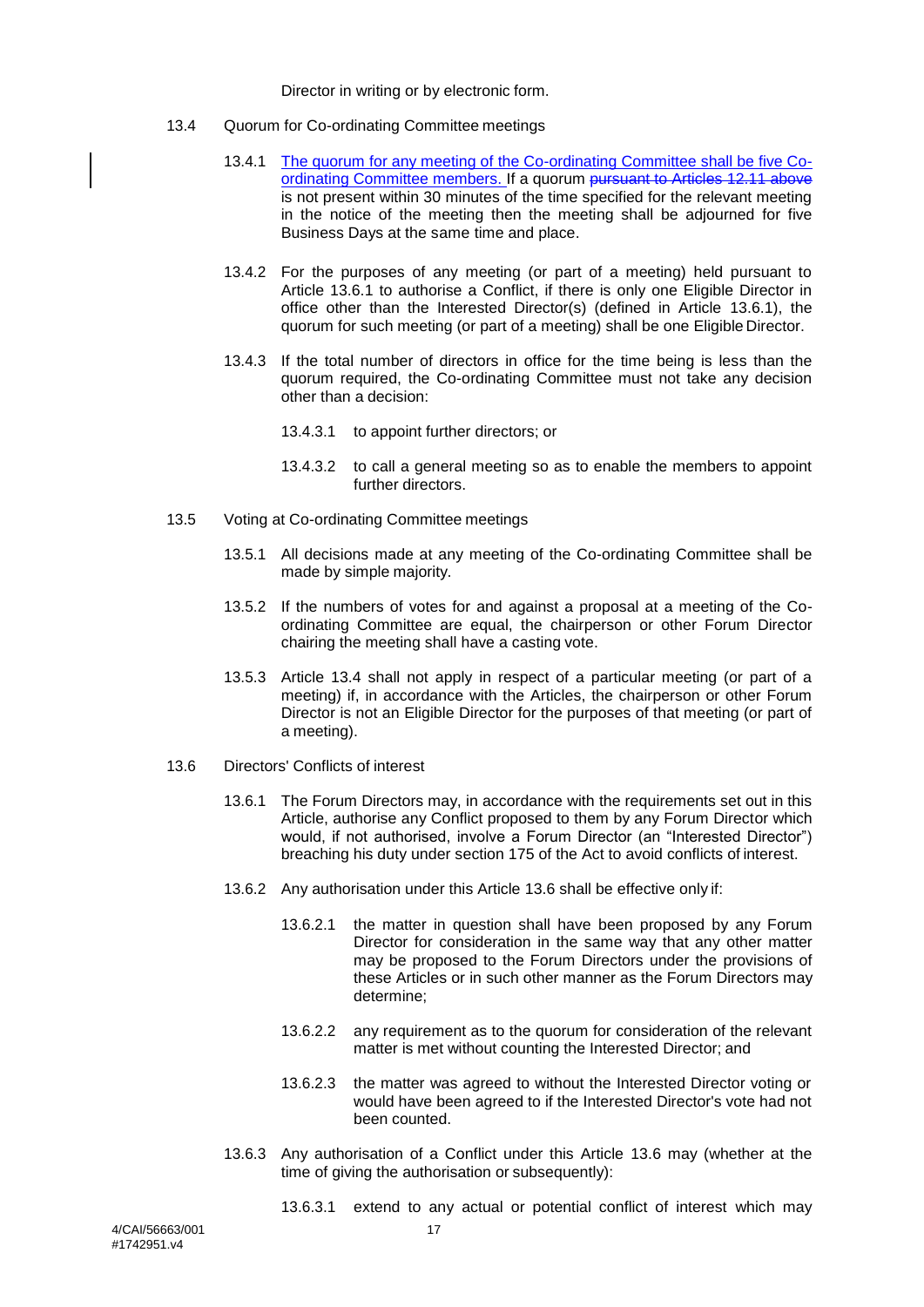reasonably be expected to arise out of the matter or situation so authorised;

- 13.6.3.2 provide that the Interested Director be excluded from the receipt of documents and information and the participation in discussions (whether at meetings of the Forum Directors or otherwise) related to the Conflict;
- 13.6.3.3 provide that the Interested Director shall or shall not be an Eligible Director in respect of any future decision of the Forum Directors in relation to any resolution related to the Conflict;
- 13.6.3.4 impose upon the Interested Director such other terms for the purposes of dealing with the Conflict as the Forum Directors think fit;
- 13.6.3.5 provide that, where the Interested Director obtains, or has obtained (through his involvement in the Conflict and otherwise than through his position as a Forum Director) information that is confidential to a third party, he shall not be obliged to disclose that information to the Forum, or to use it in relation to the Forum's affairs where to do so would amount to a breach of that confidence; and
- 13.6.3.6 permit the Interested Director to absent himself from the discussion of matters relating to the Conflict at any meeting of the Forum Directors and be excused from reviewing papers prepared by, or for, the Forum Directors to the extent they relate to such matters.
- 13.6.4 Where the Forum Directors authorises a Conflict, the Interested Director shall be obliged to conduct himself in accordance with any terms and conditions imposed by the Forum Directors in relation to the Conflict.
- 13.6.5 The Forum Directors may revoke or vary such authorisation at any time, but this shall not affect anything done by the Interested Director prior to such revocation or variation in accordance with the terms of such authorisation.
- 13.6.6 A Forum Director is not required, by reason of being a Forum Director (or because of the fiduciary relationship established by reason of being a Forum Director), to account to the Forum for any remuneration, profit or other benefit which he derives from or in connection with a relationship involving a Conflict which has been authorised by the Forum Directors in accordance with these Articles or by the Forum in general meeting (subject in each case to any terms, limits or conditions attaching to that authorisation) and no contract shall be liable to be avoided on such grounds.
- 13.6.7 Subject to sections 177(5) and 177(6) and sections 182(5) and 182(6) of the Act, and provided he has declared the nature and extent of his interest in accordance with the requirements of the Act, a Forum Director who is in any way, whether directly or indirectly, interested in an existing or proposed transaction or arrangement with the Forum:
	- 13.6.7.1 may be a party to, or otherwise interested in, any transaction or arrangement with the Forum or in which the Forum is otherwise (directly or indirectly) interested;
	- 13.6.7.2 shall be an Eligible Director for the purposes of any proposed decision of the Forum Directors (or committee of directors) in respect of such existing or proposed transaction or arrangement in which he is interested;
	- 13.6.7.3 shall be entitled to vote at a meeting of Forum Directors (or of a committee of the directors) or participate in any unanimous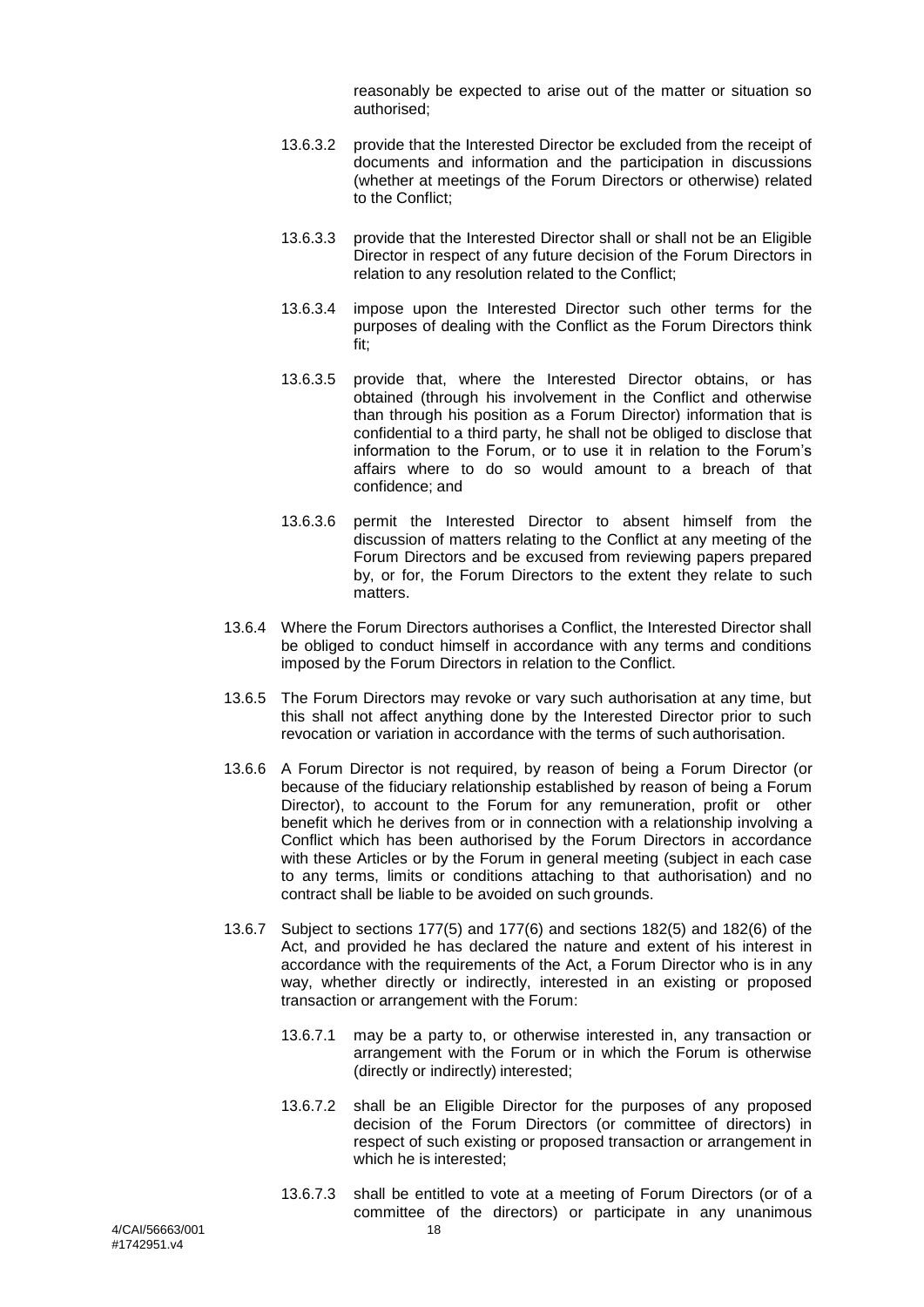decision, in respect of such existing or proposed transaction or arrangement in which he is interested;

- 13.6.7.4 may act by himself or his firm in a professional capacity for the Forum (otherwise than as auditor) and he or his firm shall be entitled to remuneration for professional services as if he were not a Forum Director;
- 13.6.7.5 may be a Forum Director or other officer of, or employed by, or a party to a transaction or arrangement with, or otherwise interested in, any body corporate in which the Forum is otherwise (directly or indirectly) interested; and
- 13.6.7.6 shall not, save as he may otherwise agree, be accountable to the Forum for any benefit which he (or a person connected with him (as defined in section 252 of the Act)) derives from any such transaction or arrangement or from any such office or employment or from any interest in any such body corporate and no such transaction or arrangement shall be liable to be avoided on the grounds of any such interest or benefit nor shall the receipt of any such remuneration or other benefit constitute a breach of his duty under section 176 of the Act.
- 13.7 Records of decisions to be kept

Where decisions of the Forum Directors are taken by electronic means, such decisions shall be recorded by the secretary in permanent form, so that they may be read with the naked eye.

- 13.8 Deadlock resolution
	- 13.8.1 If at a properly convened meeting of the Co-ordinating Committee there is no quorum at the meeting and no quorum at the meeting when it is reconvened following an adjournment pursuant to Article [13.4.1](#page-16-3) (a "Deadlock"), the chairperson shall, within 10 Business Days following the date of the adjourned meeting, convene a general meeting of the Forum to resolve the matter giving rise to the Deadlock.
	- 13.8.2 If a Deadlock cannot be resolved at the general meeting called for the purpose of resolving it, the Forum shall be wound up.

#### <span id="page-18-0"></span>**14 SUBSCRIPTIONS AND FUNDING**

- 14.1 A subscription or single contribution may be raised from the Forum Members for such sum or sums with such discounts as shall be recommended from time to time by the Committee and approved at a Committee or a Full Forum Meeting. Any such subscription or contribution shall be entirely voluntary and non-payment shall not affect any membership of the Forum.
- 14.2 In addition the Forum shall be at liberty to seek, procure or accept funding from those corporations entities individuals and institutions that wish to further the Objects and Aims provided that this is permitted by law.

#### <span id="page-18-1"></span>**15 EXPENSES OF ADMINISTRATION AND APPLICATIONS OF FUNDS**

- 15.1 The Committee shall out of the funds of the Forum pay all proper expenses of administration and management of the Forum. After the payment of the administration and management expenses and the setting aside to reserve of such sums as may be deemed expedient the remaining funds of the Forum shall be applied by the Committee in furtherance of the purposes of the Forum.
- 15.2 The Forum Treasurer shall keep account of all monies received by and expended on behalf of the Forum and shall prepare accounts annually. These shall show the income and expenditure for the year and a balance sheet of assets and liabilities at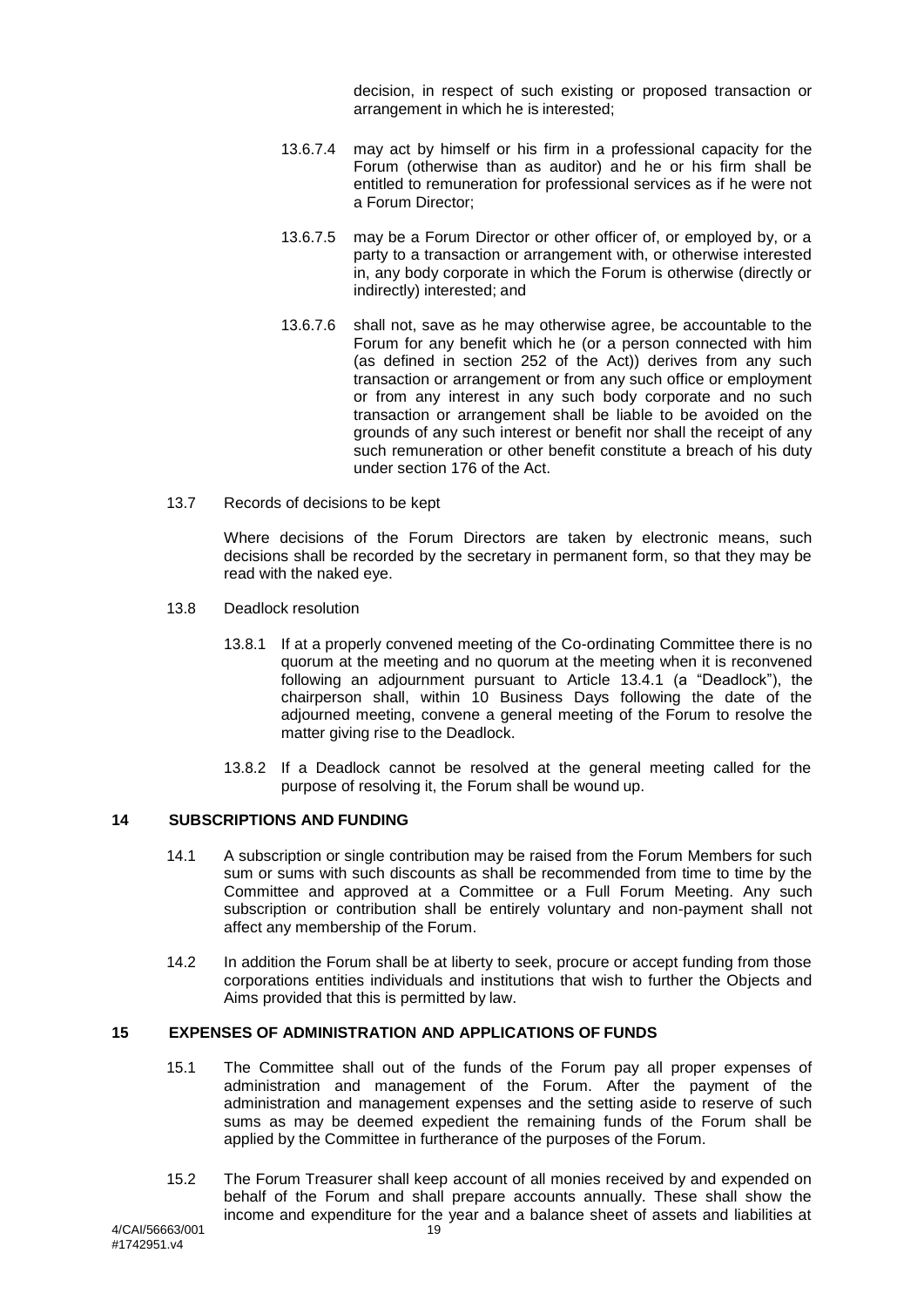the end of the year and shall be presented at the Annual General Meeting for adoption by the Forum. Any payments made to Forum Members or their businesses in accordance with Articles 6.10 or 11.4 shall be itemised and disclosed in the annual accounts.

15.3 A bank account shall be opened on behalf of the Forum and all drawings on such account shall require the signature of one Officer for amounts up to and including £500 and the signatures of one Officer and one other Committee Member for amounts exceeding £500. Any expenditure over £5000 shall be first approved at a Committee Meeting or a meeting of the Co-ordinating Committee. The foregoing amounts may be varied from time to time as may be decided by the Committee.

#### <span id="page-19-0"></span>**16 ADMINISTRATIVE ARRANGEMENTS**

- 16.1 Means of communication to be used:
	- 16.1.1 all correspondence between the Forum and the members shall be in writing or by electronic form;
	- 16.1.2 the Forum may communicate through a website information regarding the Forum, the Articles, minutes of Co-ordinating Committee meetings and ways of joining as a Forum Member; the minutes, if any, of Forum meetings and meetings of the Forum Committee, the Forum Directors and the Coordinating Committee shall be posted on the Forum's website within seven days from their approval;
	- 16.1.3 any notice, document or other information shall be deemed served on or delivered to the intended recipient if properly addressed and sent or supplied by electronic form, one hour after the document or information was sent or supplied;
	- 16.1.4 for the purposes of this Article, no account shall be taken of any part of a day that is not a Business Day;
	- 16.1.5 in proving that any notice, document or other information was properly addressed, it shall suffice to show that the notice, document or other information was addressed to an address permitted for the purpose by the Act.
- <span id="page-19-1"></span>16.2 Indemnity and insurance
	- 16.2.1 Subject to Article [16.2.2,](#page-20-0) but without prejudice to any indemnity to which a relevant officer is otherwise entitled:
		- 16.2.1.1 each relevant officer shall be indemnified out of the Forum's assets against all costs, charges, losses, expenses and liabilities incurred by him as a relevant officer in the actual or purported execution and/or discharge of his duties, or in relation to them including (in each case) any liability incurred by him in defending any civil or criminal proceedings, in which judgment is given in his favour or in which he is acquitted or the proceedings are otherwise disposed of without any finding or admission of any material breach of duty on his part or in connection with any application in which the court grants him, in his capacity as a relevant officer, relief from liability for negligence, default, breach of duty or breach of trust in relation to the Forum's (or any associated company's) affairs; and
		- 16.2.1.2 the Forum may provide any relevant officer with funds to meet expenditure incurred or to be incurred by him in connection with any proceedings or application referred to in Article [16.2.1.1](#page-19-1) and otherwise may take any action to enable any such relevant officer to avoid incurring such expenditure.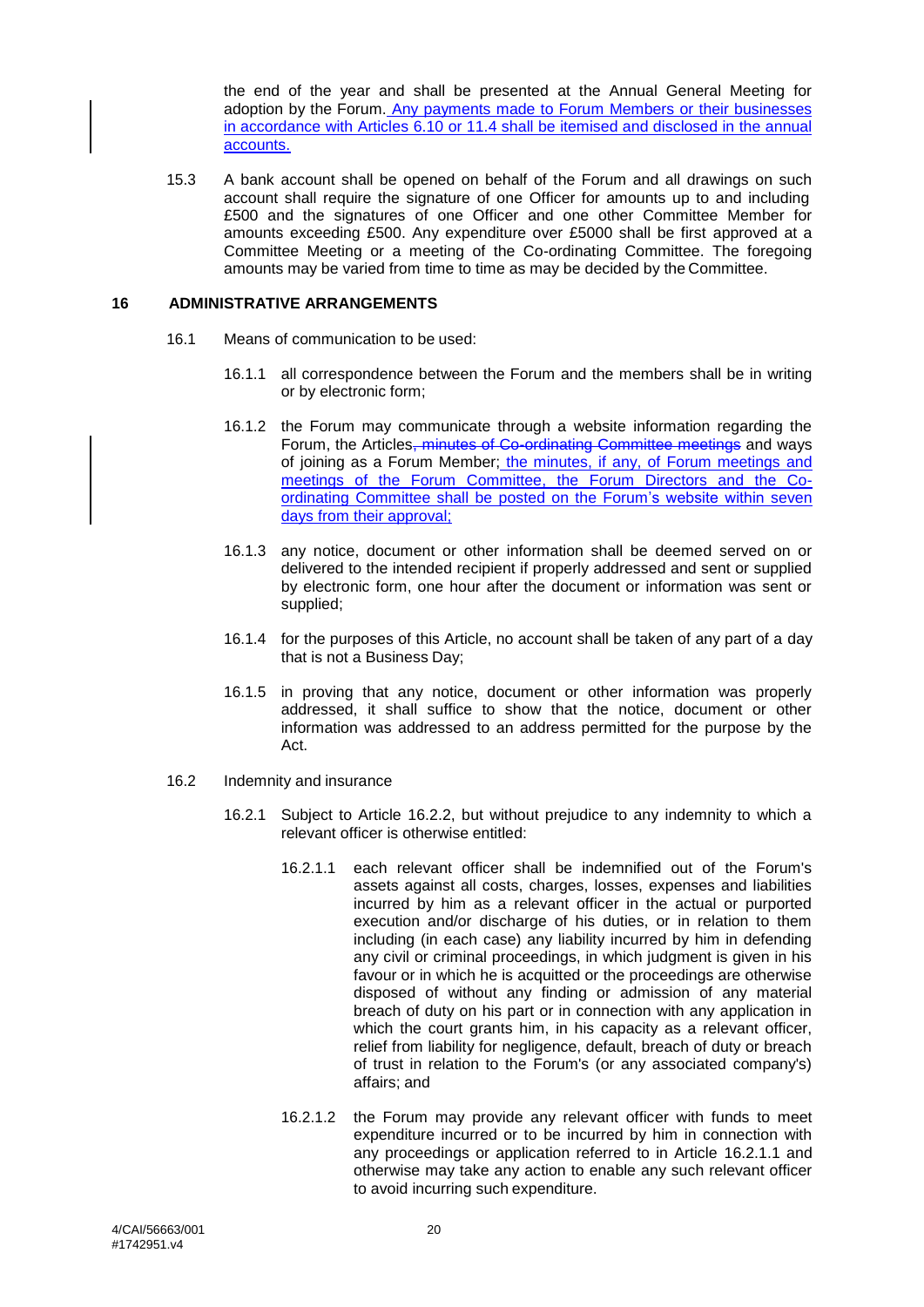- <span id="page-20-0"></span>16.2.2 This Article does not authorise any indemnity to the extent that such indemnity would be prohibited or rendered void by any provision of the Companies Acts or by any other provision of law and any such indemnity is limited accordingly.
- 16.2.3 The Forum Committee may decide to purchase and maintain insurance, at the expense of the Forum, for the benefit of any relevant officer in respect of any relevant loss.
- 16.2.4 In this Article:
	- 16.2.4.1 companies are associated if one is a subsidiary of the other or both are subsidiaries of the same body corporate; and
	- 16.2.4.2 a "relevant loss" means any loss or liability which has been or may be incurred by a relevant officer in connection with that relevant officer's duties or powers in relation to the Forum, any associated company or any pension fund or employees' share scheme of the Forum or associated company; and
	- 16.2.4.3 a "relevant officer" means any Forum Director or other officer of the Forum but excluding in each case any person engaged by the Forum (or associated company) as auditor (whether or not he is also a Forum Director or other officer), to the extent he acts in his capacity as auditor
- 16.3 Amendments
	- 16.3.1 In any provisions of these Articles conflict with the intentions or wording of the TCPA, the Act or any other enabling legislation or regulations made under it the said legislation shall take precedence and the Articles shall be deemed amended accordingly.
	- 16.3.2 The Articles may other be amended by a 75% majority at a Full Forum Meeting provided that 28 days' notice of the proposed amendments have been given to the Forum Members.
- 16.4 Winding up
	- 16.4.1 The Forum may be dissolved by a two-thirds majority of the full Forum present at a general meeting or an Annual General Meeting provided that twenty-eight days' notice of the proposed winding up shall have been given to the Forum Members.
	- 16.4.2 In the event of the winding up of the Forum the Committee shall decide on the distribution of any available funds and assets of the Forum, the remaining surplus to be donated to local community based organisation(s) nominated by the Committee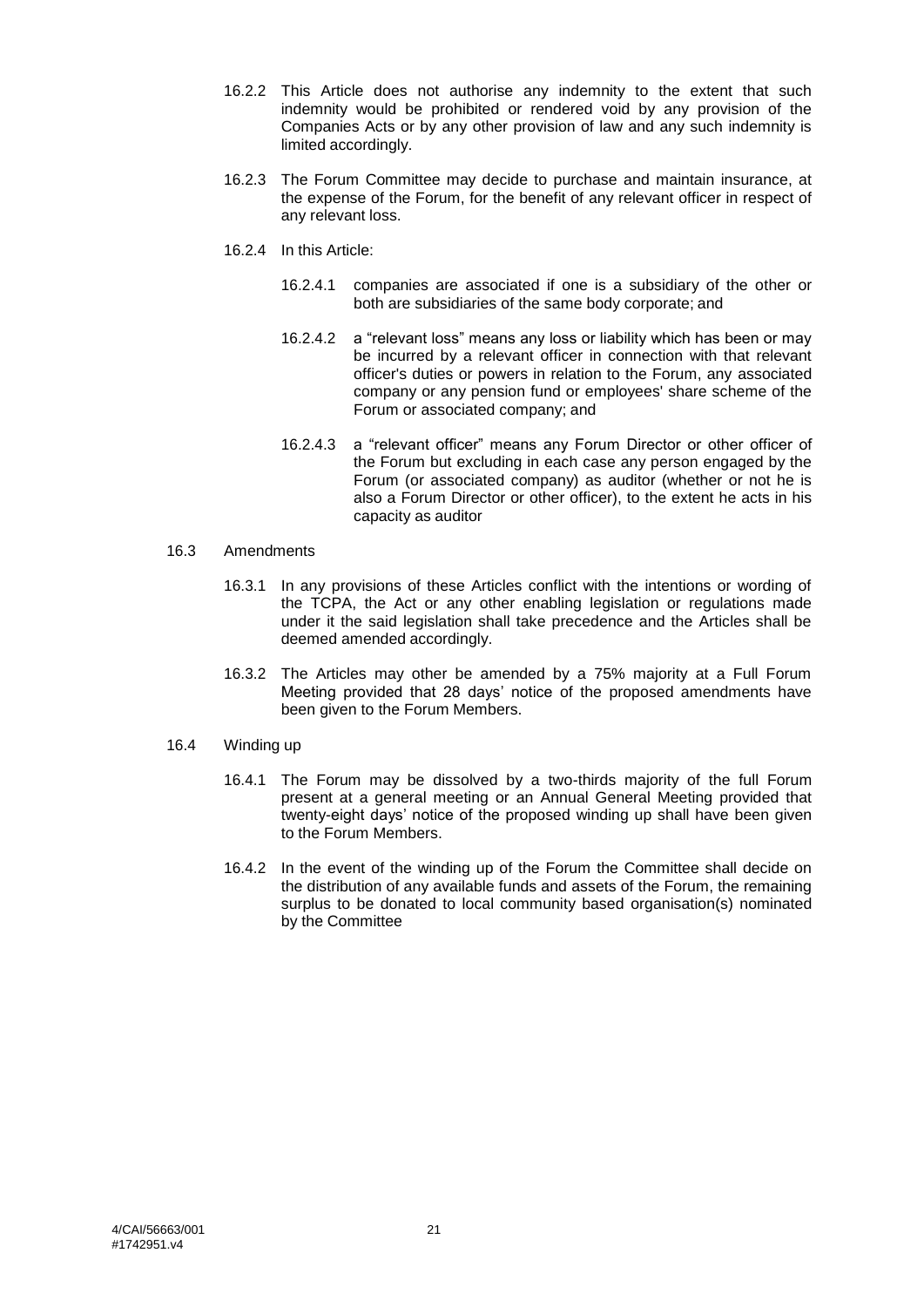# **APPENDIX ONE**

## **The Marylebone Area**